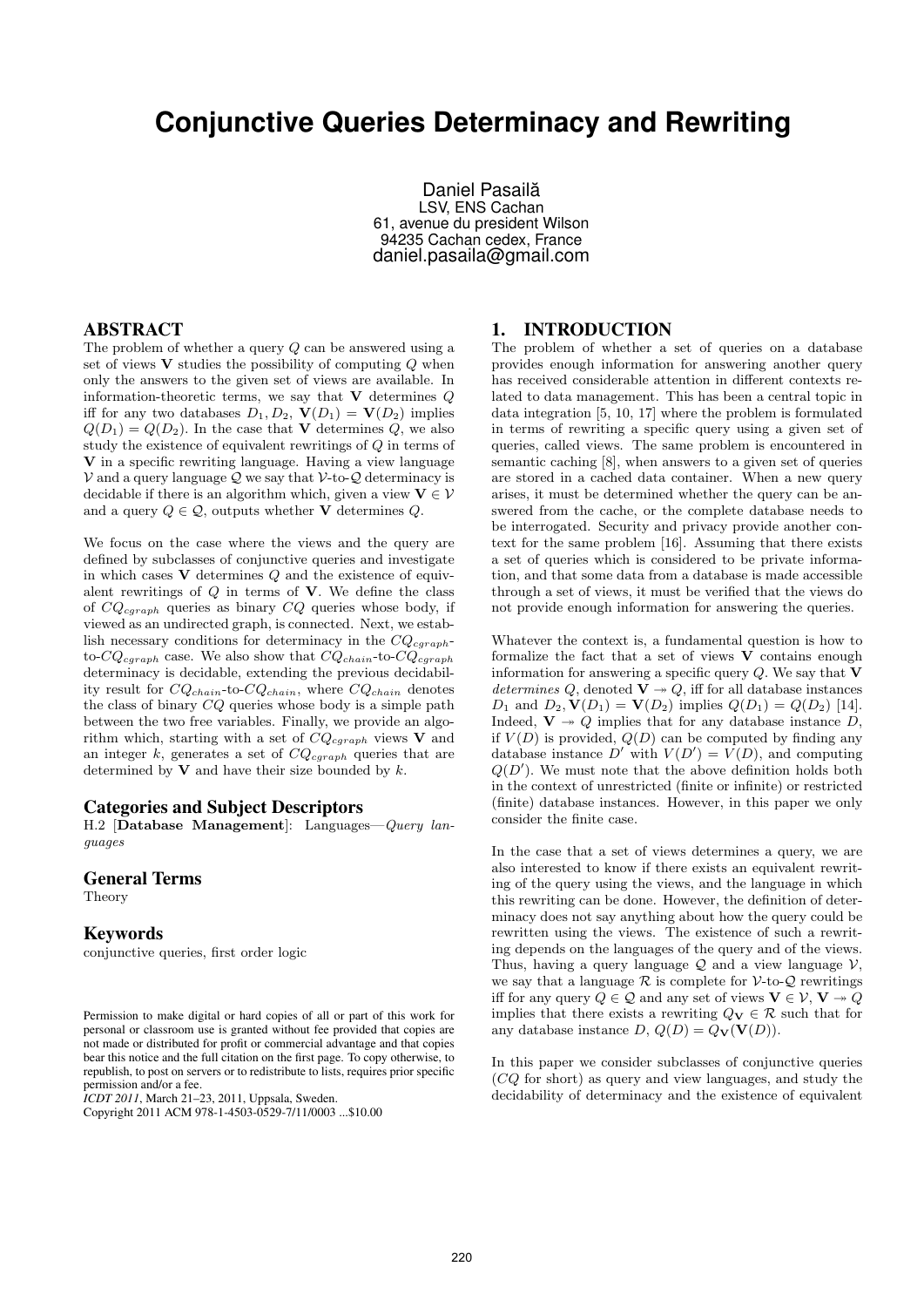rewritings. The decidability of CQ-to-CQ determinacy and the completeness of first order logic  $(FO)$  for  $CQ$ -to- $CQ$ rewritings is currently an open problem. We define a subclass of conjunctive queries,  $CQ_{cgraph}$ , which contains all binary CQ queries whose body, if viewed as an undirected graph, is connected. Our contributions are the following:

- 1. We identify necessary conditions for the  $CQ_{cgraph}$ -to- $CQ_{cgraph}$  determinacy in the form of structural properties of the graph  $\mathbf{V}([Q])$ , where  $[Q]$  is the database instance induced by the body of Q. This way we know that if the properties do not hold, then the views do not determine the query. We also show that our conditions are not sufficient for determinacy, by providing an appropriate example.
- 2. We prove that  $CQ_{chain}$ -to- $CQ_{cgraph}$  determinacy is decidable and that  $FO$  is complete for  $CQ_{chain}$ -to- $CQ_{cgraph}$  rewritings, extending the previous result for the  $CQ_{chain}$ -to- $CQ_{chain}$  case [2].  $CQ_{chain}$  queries are defined as binary CQ queries where the body, if viewed as an undirected graph, is a chain between the two arguments of the query.
- 3. Having a  $CQ_{cgraph}$  query  $Q(x, y)$ , we denote by  $size(Q)$ the number of nodes in the graph  $[Q]$ . We say that  $Q$ is minimal if there is no homomorphism h from  $[Q]$  to a strict subgraph of [Q] with  $h(x) = x$  and  $h(y) = y$ . Having a set  $\overline{V}$  of  $CQ_{cgraph}$  views and an integer k, we provide an algorithm which generates a set of minimal  $CQ_{cgraph}$  queries  $\mathbf{Q}_{\mathbf{V},k}$  such that each  $Q \in \mathbf{Q}_{\mathbf{V},k}$ satisfies  $\mathbf{V} \rightarrow Q$  and  $size(Q) \leq k$ . Moreover, the algorithm also provides  $FO$  rewritings for all queries in  $\mathbf{Q}_{\mathbf{V},k}$ . We also give an example of a  $CQ_{cgraph}$  query  $Q$ and a set of  $CQ_{cgraph}$  views V such that  $V \rightarrow Q$  and  $Q \notin \mathbf{Q}_{\mathbf{V},size(Q)}$ , which shows that the algorithm is not complete in the sense that not all determined queries are generated.

Although we do not prove this, we believe that the above results for  $CQ_{caraph}$  can be extended to  $CQ$  as well.

## 1.1 Related work

The problem of answering queries using views appears in several contexts with different assumptions on views and rewritings. In this paper we study only the case of equivalent query rewritings with exact view definitions, meaning that the views contain exactly the set of tuples given by their definitions, and that only equivalent rewritings are of interest. Other settings which are studied in the literature include:

- 1. Sound views: here the views provide only a subset of tuples from the answer corresponding to their definitions.
- 2. Maximally contained rewritings: the language in which the rewritings are done is fixed, thus a rewriting which contains only a subset of tuples in the answer is required instead of an equivalent one.

In [14] the problem of language completeness and determinacy is studied extensively for query and view languages ranging from  $FO$  to  $CQ$ , in the case of equivalent rewritings with exact views. It is easy to prove that if satisfiability of sentences in the query language  $\mathcal{Q}$  is undecidable, then determinacy is also undecidable. The same holds if the validity of sentences in the view language  $V$  is undecidable. This directly implies that  $FO$ -to- $FO$  determinacy is undecidable [14]. As a consequence of Craig's Interpolation Theorem [6], it follows that  $FO$  is complete for  $FO$ -to- $FO$  rewritings in the unrestricted case. However, this result does not extend to the finite case, where the  $FO$ -to- $FO$  query answering problem is Turing complete. In [14] it is also shown that every language complete for  $\exists FO$ -to- $FO$  rewritings must be powerful enough to express all queries in ∃SO∩∀SO, leading to a  $NP \cap co - NP$  lower bound.

Despite the fact that  $UCQ$  (unions of conjunctive queries) is a much weaker language than  $FO$ ,  $UCQ$ -to- $UCQ$  determinacy remains undecidable and any complete language for UCQ-to-CQ rewritings must be able to express nonmonotonic queries [14]. This implies that  $UCQ$  is not complete for UCQ-to-UCQ rewritings, nor other more powerful languages such as Datalog. Moreover, this result holds even if the database relations, views, and query are unary.

The case of CQ is particularly important in the context of answering queries using views. Despite the fact that it has been extensively studied, it remains open whether CQ-to- $CQ$  determinacy is decidable and whether  $FO$  is complete for  $CQ$ -to- $CQ$  rewritings. In [14, 2] examples show that  $CQ$ is not complete for CQ-to-CQ rewritings. Recently, subclasses of CQ where determinacy is decidable were identified. In [14] it is shown that determinacy is decidable and that CQ is complete for rewritings in the case of unary views and when the view set contains only one path. In [2] it is shown that determinacy is decidable and that  $FO$  is complete for the case where both views and query are paths. In [13] decidability of determinacy and completeness for rewritings are shown for  $PF$  (packed fragment), a restriction of first-order logic.

There is also a large amount of work regarding aspects of equivalent query rewritings using exact views, especially for  $CQs$  and  $UCQs$ . In [12] it is shown that it is  $NP-complete$ to decide whether an  $(U)CO$  query has an equivalent  $(U)CO$ rewriting using  $(U)CQ$  views, some polynomial-time subcases being identified for CQ in [7]. Binding patterns [15], arithmetic comparisons [3] and recursive queries [9] are also studied for CQ queries and views.

## 2. PRELIMINARIES

## 2.1 Basic definitions and notations

A database schema  $\sigma$  is a finite set of relational symbols. Each relational symbol  $R \in \sigma$  has associated a nonnegative arity  $ar(R)$ . Assuming an infinite domain dom, a database instance D over  $\sigma$  defines, for all  $R \in \sigma$ , a finite relation  $D(R)$  of arity  $ar(R)$  using elements from dom. The active domain of an instance  $D$ , denoted by  $adom(D)$ , is the set of elements from  $dom$  which are used in  $D$ . A database instance can also be seen as a relational structure with the universe adom(D). We denote by  $I(\sigma)$  the set of all instances over  $\sigma$ . If  $\sigma$  contains only binary relations, then each instance  $D \in$  $I(\sigma)$  can be seen as a labeled graph. The set of nodes of the graph is  $adom(D)$  and the set of labeled edges  $E(D)$  is given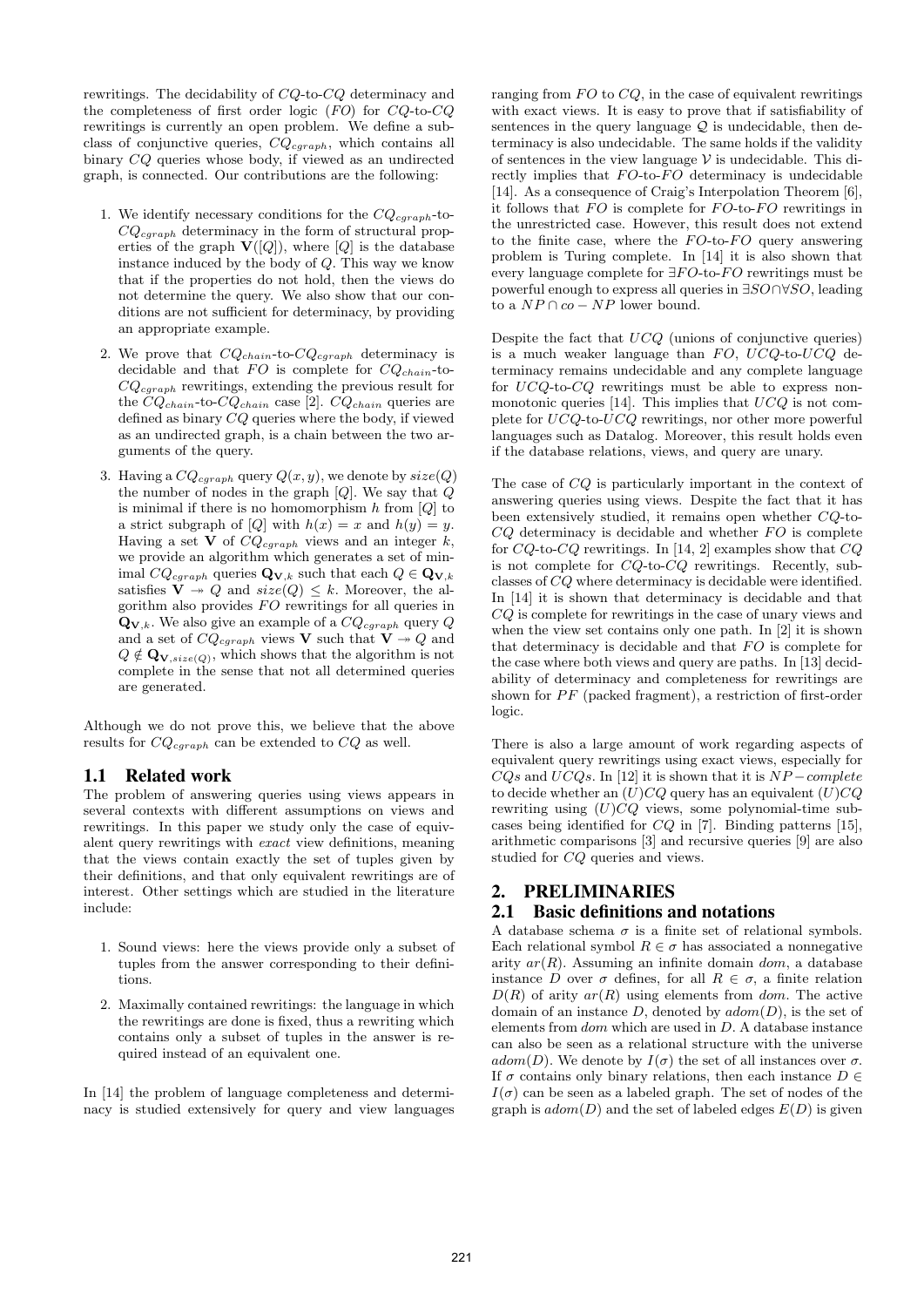by all tuples  $(x_1, x_2, R)$  where  $(x_1, x_2) \in D(R)$ , meaning that there exists an edge between  $x_1$  and  $x_2$  in the graph  $D$ labeled with the relation R.

Let  $\sigma$  and  $\sigma$ <sub>V</sub> be database schemas. A query is defined as a computable mapping from instances of an input schema to instances of an output schema that commute with isomorphisms of the domain. A view **V** from  $I(\sigma)$  to  $I(\sigma_{\mathbf{V}})$  is a set of queries from  $I(\sigma)$  to  $I({V})$ , for each  $V \in \sigma_V$ . Let Q be a query over  $\sigma$ . Then we say that **V** determines  $Q$ , denoted  $\mathbf{V} \rightarrow Q$ , iff for each  $D_1, D_2 \in I(\sigma), \mathbf{V}(D_1) = \mathbf{V}(D_2)$  implies  $Q(D_1) = Q(D_2)$ . Let R be a query over  $\sigma_{\mathbf{V}}$ . Then, R is an equivalent rewriting of Q using V, denoted by  $Q \Rightarrow_{\mathbf{V}} R$ , iff for all database instances  $D \in I(\sigma)$ ,  $Q(D) = R(V(D))$ . Let  $Q$  be a query language and  $V$  be a view language. We call R complete for V-to-Q rewritings iff for any  $Q \in \mathcal{Q}$  and  $V \in \mathcal{V}, V \to Q$  implies that there exists  $R \in \mathcal{R}$  such that  $Q \Rightarrow \nabla R$ .

#### 2.2 Query and view languages

In this paper consider the following subsets of conjunctive queries, which are defined as follows.

DEFINITION 2.1  $(CQ)$ . Let Q be a database query over σ. Then, Q is a conjunctive query (CQ) if it is a conjunction of the form  $\exists \bar{y}(R_1(\bar{x_1}), \cdots, R_k(\bar{x_k})),$  where  $\bar{y} \subseteq (\bar{x_1} \cup \cdots \cup$  $\bar{x_k}$ ). The variables in  $\bar{y}$  are called undistinguished, while the others are called free. If  $\bar{z}$  is the set of free variables, we define vars $(Q) = \bar{y} \cup \bar{z}$  to be the set of variables in Q. Also, let  $[Q] \in I(\sigma)$  denote the database instance induced by the body of Q, where  $(x_1, \dots, x_k) \in [Q](R)$  iff  $R(x_1, \dots, x_k)$  is an atom in Q.

We can rewrite Q in a more convenient manner as

$$
Q(\bar{z}) \leftarrow R_1(\bar{x_1}), \cdots, R_k(\bar{x_k}),
$$

where  $\bar{z}$  is called the *head* of the query, and the right part is called the body. As explained before, if all the relations  $R \in \sigma$  are binary, [Q] can be seen as a labeled graph.

Next we define chain queries [2] and connected graph queries as subsets of CQs.

DEFINITION 2.2  $(CQ_{chain})$ . A CQ query is called chain query if it has exactly two free variables and if it is defined over binary atoms which, when viewed as a labeled graph, form a simple path from one argument of the query to the other. The language of all chain queries is denoted as  $CQ_{chain}$ .

DEFINITION 2.3  $(CQ_{cgraph})$ . A  $CQ$  query is called a connected graph query if it is defined over binary atoms which, when viewed as an undirected graph, is connected. Moreover, the query is restricted to have two free variables. The language of all connected graph queries is denoted as  $CQ_{cgraph}.$ 

EXAMPLE 2.1. The database query given by  $\phi_1(x, y) \leftarrow$  $R_1(x, z_1), R_2(z_1, z_2), R_1(z_2, y)$  is a chain query, since the body of the query is a simple path from  $x$  to  $y$ . The query  $\phi_2(x, y) \leftarrow R(x, z_1), R(z_2, y)$  is not a chain query, since there exists no path between x and y, and neither is  $\phi_3(x, y) \leftarrow$  $R_1(x, z_1), R_2(z_1, z_2), R_1(z_2, z_3), R_2(z_3, z_1), R_1(z_1, y),$  because the body of the query is not a simple path between x and y. We also have  $\phi_1, \phi_3 \in CQ_{cgraph}$  and  $\phi_2 \notin CQ_{cgraph}$ .

DEFINITION 2.4 (MINIMALITY). Let  $Q(x, y) \in CQ_{cgraph}$ be a query.  $Q$  is called minimal iff there is no homomorphism  $h: [Q] \to [Q']$  with  $h(x) = x$  and  $h(y) = y$ , for some  $Q'$  such that  $|Q'|$  is a strict subgraph of  $|Q|$ .

In other words, a  $CQ_{cgraph}$  query Q is minimal if we cannot obtain an equivalent query by removing atoms from the body of Q. We can assume that all the queries we are working with are minimal, since for any  $CQ_{cgraph}$  query  $Q$ , a minimal query equivalent to Q always exists.

Finally, we define the weakly connected components of an instance defined over a schema which contains only binary relations. This notion is used in some of the proofs later in the paper.

DEFINITION 2.5 (WEAK CONNECTIVITY). Let  $D \in I(\sigma)$ be an instance over a database schema  $\sigma$ . A pair of nodes  $(u, v) \in adom(D)$  is called weakly connected if there exists an undirected path in D from u to v. A weakly connected component of  $D$  is a maximal subgraph in which any pair of nodes is weakly connected.

## 3. CQ<sub>CGRAPH</sub>-TO-CQ<sub>CGRAPH</sub> DETERMINACY CONDITIONS

As it was previously shown in [2], connectivity inside the body of the query plays an important role in determinacy. The connectivity graph of a query is defined as the graph which contains a node for each atom and an edge between two atoms which share a variable. Indeed, if the connectivity graph of a CQ query Q has a weakly connected component S which does not contain any tuple in  $V([Q])$ , then a set of views **V** determines Q only if there is a view  $V \in V$ whose connectivity graph contains a connected component isomorphic to S. In this section we analyze the  $CQ_{cgraph}$ -to- $CQ_{cgraph}$  case and we show that connectivity properties of the graph  $\mathbf{V}([Q])$  also play an important role in determinacy. Let  $\sigma$  be a database schema and  $Q(x, y)$  a  $CQ_{cgraph}$  query over  $\sigma$ . First, we show that if a  $CQ_{cgraph}$  view **V** determines  $Q$ , then there exists an undirected path between  $x$  and  $y$  in  $\mathbf{V}([Q])$ . Then, we show how to compute partial results to a query more efficiently when  $V([Q])$  is divided into smaller weakly connected components. Finally we state our second necessary condition for determinacy: if  $V$  determines  $Q$  then the removal of any edge from Q must reflect in the weakly connected component of x.

We start with an example that illustrates the fact that if  $x$ and y are not weakly connected in  $V([Q])$ , then the view does not determine the query.

EXAMPLE 3.1. Let  $Q(x, y) \leftarrow a(x, z_1), b(z_1, z_2), c(z_2, z_3),$  $d(z_3, z_1), e(z_1, y)$  be a binary database query over the schema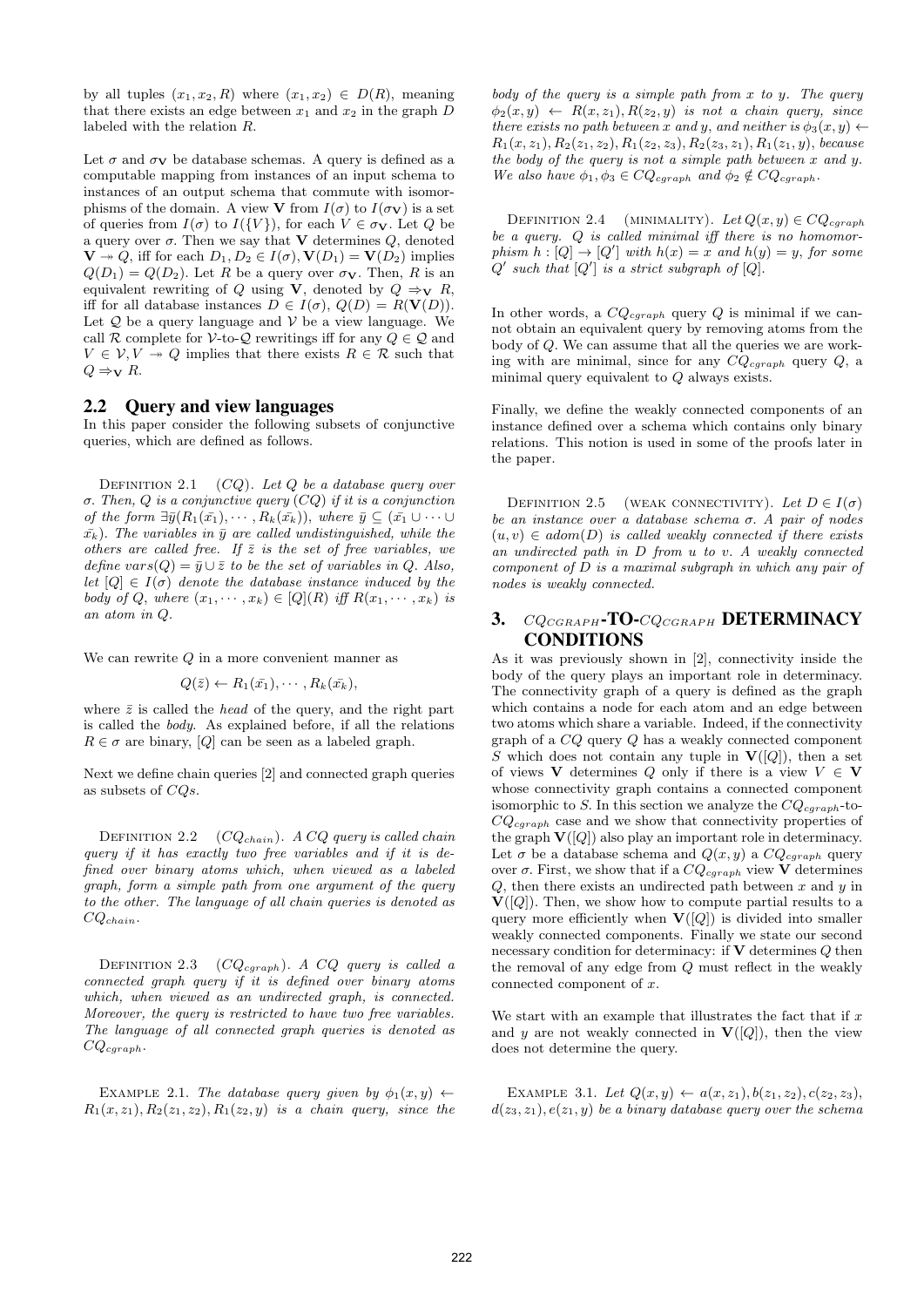

Figure 1: The two instances  $D_1$  and  $D_2$  with  $V(D_1)$  =  $V(D_2)$  and  $Q(D_1) \neq Q(D_2)$  for the views and query shown in Example 3.1.

 $\sigma = \{a, b, c, d, e\}$ . Then, consider the view  $\mathbf{V} = \{V_1, V_2\}$  with  $V_1(x, y) \leftarrow a(x, z_1), b(z_1, y) \text{ and } V_2(x, y) \leftarrow d(x, z_1), e(z_1, y).$ Thus, we have that  $\mathbf{V}([Q]) = \{V_1(x, z_2), V_2(z_3, y)\}.$  Notice that x and y are not in the same weakly connected component which, using theorem 3.1 shown below, implies that  $V$  does not determine Q.

Next we will construct the two instances  $D_1$  and  $D_2$  with  $\mathbf{V}(D_1) = \mathbf{V}(D_2)$  and  $Q(D_1) \neq Q(D_2)$ , obtained as described in the proof of Theorem 3.1. We have  $D_1 = D_1^1 \cup D_1^2$ , where  $D_1^1 = \{a(x, z_1), b(z_1, z_2), c(z_2, z_3), d(z_3, z_1), e(z_1, y)\}\$ and  $D_1^2 = \{a(x', z'_1), b(z'_1, z'_2), c(z'_2, z'_3), d(z'_3, z'_1), e(z'_1, y')\}.$ Thus, it directly follows that  $Q(D_1) = \{(x, y), (x', y')\}$ . Following the construction in the proof, we have  $D_2 = D_2^1 \cup D_2^2$ , where  $D_2^1 = \{a(x, z'_1), b(z'_1, z_2), c(z_2, z'_3), d(z'_3, z'_1), e(z'_1, y')\}$ and  $D_2^2 = \{a(x', z_1), b(z_1, z_2'), c(z_2', z_3), d(z_3, z_1), e(z_1, y)\}.$  It follows that  $Q(D_2) = \{(x, y'), (x', y)\},\$  thus  $Q(D_1) \neq Q(D_2)$ . It can also be seen that  $V(D_1) = V(D_2)$ .

We are now ready to give the following theorem.

THEOREM 3.1. Let  $\sigma$  and  $\sigma_{\mathbf{V}}$  be database schemas which contain only binary relations. Let  $Q(x, y) \in CQ_{cgraph}$  be a query over  $\sigma$  and **V** be a  $CQ_{cgraph}$  view from  $I(\sigma)$  to  $I(\sigma_{\mathbf{V}})$ . Then  $V \rightarrow Q$  implies that x and y are weakly connected in  ${\bf V}([Q]).$ 

PROOF. Suppose by contradiction that  $x$  and  $y$  are not weakly connected in  $\mathbf{V}([Q])$ . We construct two database instances  $D_1$  and  $D_2$  such that  $\mathbf{V}(D_1) = \mathbf{V}(D_2)$  and  $Q(D_1) \neq$  $Q(D_2)$ , which contradicts  $V \rightarrow Q$ . For any element  $u \in$  $adom([Q])$  we associate a fresh element u'. For the rest of the proof, let  $S_x$  be the set of nodes in the weakly connected component of x in  $\mathbf{V}([Q])$  and let  $S'_x = \{u' \mid u \in S_x\}.$ 

First, we construct  $D_1$  with the domain  $adom(D_1) = \{u, u' \mid$  $u \in \mathit{adom}([Q])\}$ . For each  $R \in \sigma$  we define

$$
D_1(R) = \{(u, v), (u', v') \mid (u, v) \in [Q](R)\}.
$$

Therefore,  $D_1$  basically consists of two disjoint subgraphs isomorphic to [Q]. From this it follows that  $\{(x, y), (x', y')\} \subseteq$  $Q(D_1)$  and that  $\{(x, y'), (x', y)\} \cap Q(D_1) = \emptyset$ .

For constructing  $D_2$ , let  $adom(D_2) = adom(D_1)$ . Then, let  $D_2(R) = \{(u, v), (u', v') \mid (u, v) \in [Q](R), |\{u, v\} \cap S_x| \neq$  $1\} \cup \{(u, v'), (u', v) \mid (u, v) \in [Q](R), |\{u, v\} \cap S_x| = 1\},\$ for all  $R \in \sigma$ . The key thing to notice here is that  $D_2$  still contains two disjoint subgraphs isomorphic to [Q]. We will show that  $D_2 = D_2^1 \cup D_2^2$ , where  $D_2^1$  and  $D_2^2$  are disjoint subgraphs with the following properties:

- 1.  $adom(D_2^1) = (adom([Q]) S_x) \cup S'_x$  and  $adom(D_2^2) =$  $S_x \cup \{u' \mid u \in (adom([Q]) - S_x)\},\$
- 2. the mappings  $h : [Q] \rightarrow D_2^1$  and  $h' : [Q] \rightarrow D_2^2$ with  $h(u) = u', h'(u) = u$  for all  $u \in S_x$  and  $h(v) =$  $v, h'(v) = v'$ , for all  $v \notin S_x$  are isomorphisms.

Since  $x \in S_x$  and  $y \notin S_x$  it follows that  $h(x) = x'$  and  $h(y) = y$ . Thus, we have that  $(x', y) \in Q(D_2)$  which implies  $Q(D_1) \neq Q(D_2)$ . Finally, the existence of both h and h' with the fact that  $D_1^1$  and  $D_1^2$  are disjoint concludes that  $$ 

Let  $D_2^1$  and  $D_2^2$  with domains  $adom(D_2^1) = (adom([Q]) S_x$ ) ∪  $S'_x$  and  $adom(D_2^2) = S_x \cup \{u' \mid u \in (adom([Q]) - \}$  $S_x$ } be the subgraphs of  $D_2$  where the labeled edges sets  $E(D_2^1)$  and  $E(D_2^2)$  are restrictions of  $E(D_2)$  for  $adom(D_2^1)$ and  $\text{adom}(D_2^2)$ . Using the definition of  $D_2$ , it follows that  $D_2^1$ and  $D_2^2$  are indeed two disjoint subgraphs such that  $D_2 =$  $D_2^1 \cup D_2^2$ . It remains now to show that the mappings h and  $h'$  shown above are indeed isomorphisms. We will only show it for  $h$ , since for  $h'$  it is analogous.

First, we will show that h is a homomorphism from  $[O]$  to  $D_2^1$ . For that, consider any  $R \in \sigma$  and any pair  $(u, v) \in$  $[Q](R)$ . Then, we distinguish the following cases:

- if  $u \in S_x$  and  $v \in S_x$  then  $h(u) = u', h(v) = v'$  and we have that  $(u', v') \in D_2^1(R)$  from the definitions of  $D_2$ and  $D_2^1$ ,
- if  $u \notin S_x$  and  $v \notin S_x$  then  $h(u) = u, h(v) = v$ , which concludes,
- if  $u \in S_x$  and  $v \notin S_x$  then  $h(u) = u', h(v) = v$  and we have that  $(u', v) \in D_2^1(R)$  from the definitions of  $D_2$ and  $D_2^1$ ,
- if  $u \notin S_x$  and  $v \in S_x$  then we proceed analogous to the previous case.

For showing that  $h^{-1}$  is a homomorphism from  $D_2^1$  to  $[Q]$ , consider any  $R \in \sigma$  and any pair  $(p, q) \in D_2^1(R)$ . Then, we distinguish the following cases:

- if  $(p, q) = (u', v')$ , where  $u', v' \in S'_x$  then we have that  $h^{-1}$  $(u') = u$  and  $h^{-1}(v') = v$ ; since  $(u', v') \in D_2(R)$ , the definition of  $D_2$  implies that  $(u, v) \in [Q](R)$ ,
- if  $(p, q) = (u, v)$ , where  $u, v \in (adom([Q]) S_x)$ , then we have that  $h^{-1}(u) = u$  and  $h^{-1}(v) = v$ , which concludes,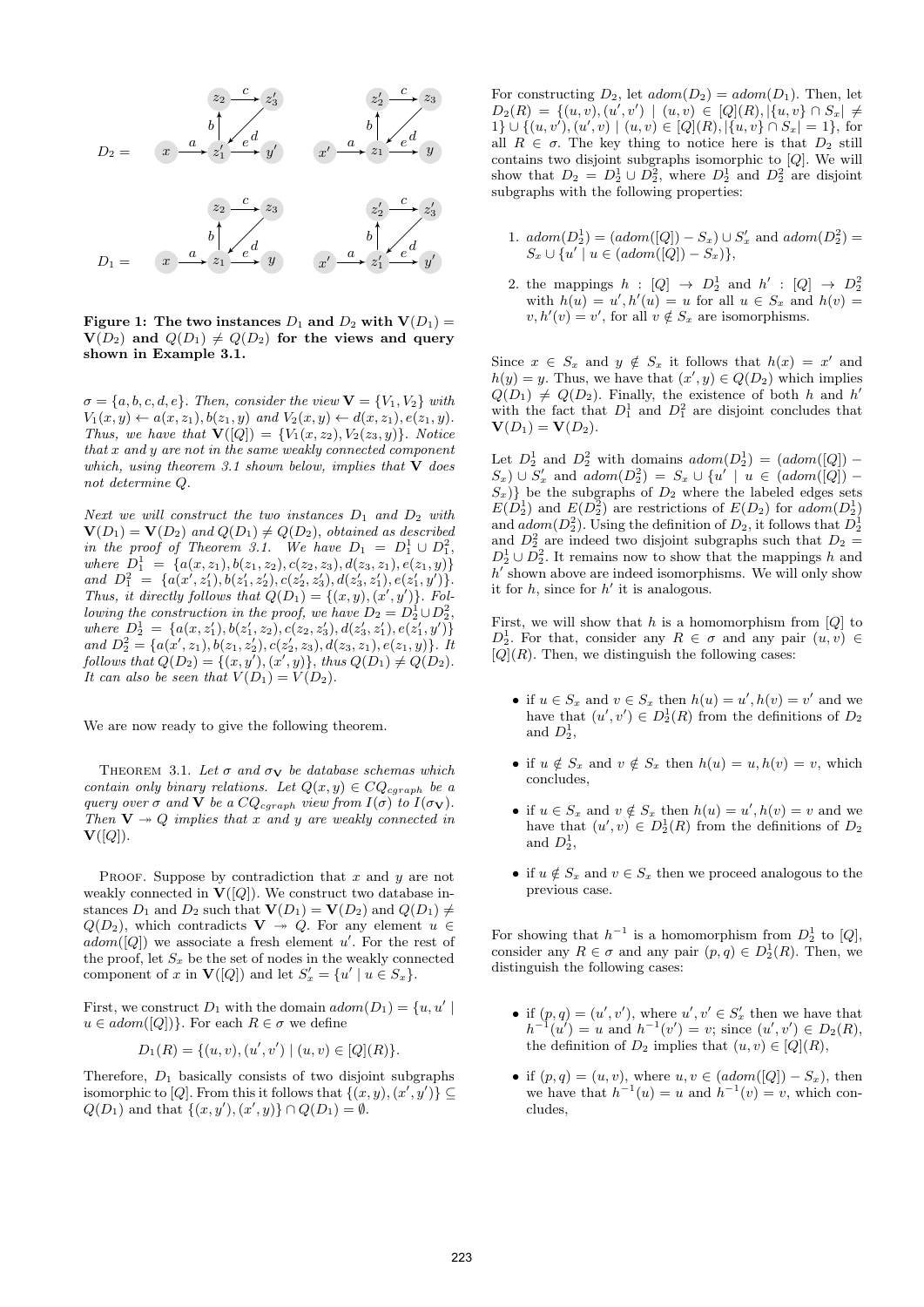- if  $(p, q) = (u', v)$ , where  $u' \in S'_x, v \in (adom([Q]) S_x$ ) then we have that  $h^{-1}(u') = u$  and  $h^{-1}(v) = v$ ; since  $(u', v) \in D_2(R)$ , the definition of  $D_2$  implies that  $(u, v) \in [Q](R),$
- if  $(p, q) = (u, v')$ , where  $u \in (adom([Q]) S_x)$ ,  $v' \in S'_x$ then we proceed analogous to the previous case.

 $\Box$ 

Example 3.1 illustrates the constructions described in the proof of theorem 3.1, in the case that the views do not determine the query. The following lemma follows as a direct implication of the above theorem.

LEMMA 3.1. Let  $\sigma$  and  $\sigma_{\mathbf{V}}$  be schemas which contain only binary relations and let  $D \in I(\sigma)$  be an instance. Let  $Q(x, y) \in$  $CQ_{cgraph}$  be a query over  $\sigma$  and **V** be a view from  $I(\sigma)$  to  $I(\sigma_{\mathbf{V}})$  such that  $\mathbf{V} \twoheadrightarrow Q$ . Then, for every pair  $(u, v) \in Q(D)$ , u and v are weakly connected in  $V(D)$ .

PROOF. From  $(u, v) \in Q(D)$  we have that there exists a homomorphism h from [Q] to D with  $h(x) = u$  and  $h(y) = v$ . This implies that we also have a homomorphism  $h'$  from  $\mathbf{V}([Q])$  to  $\mathbf{V}(D)$  with  $h'(x) = u$  and  $h'(y) = v$ . The conclusion follows now from theorem 3.1.  $\Box$ 

The following lemma relates isomorphic weakly connected components of views of different database instances, by showing that they should have similar impact on the results of the query.

LEMMA 3.2. Let  $\sigma$  and  $\sigma_{\mathbf{V}}$  be database schemas which contain only binary relations and let  $P, P' \in I(\sigma)$  be database instances. Let  $Q(x, y) \in CQ_{cgraph}$  be a query over  $\sigma$  and **V** be a view from  $I(\sigma)$  to  $I(\sigma_{\mathbf{V}})$  such that  $\mathbf{V} \rightarrow Q$ . Let S be a weakly connected component of  $V(P)$  and  $S'$  be a weakly connected component of  $V(P')$  isomorphic to S. Then, for any  $u, v \in S$  and any isomorphism h from S to S' we have that  $(u, v) \in Q(P)$  iff  $(h(u), h(v)) \in Q(P')$ .

PROOF. The first thing to note is that it suffices to prove just one direction of the equivalence: indeed, assuming that  $(u, v) \in Q(P)$  implies  $(h(u), h(v)) \in Q(P')$ , the other direction follows analogous.

Let  $(u, v) \in S$  such that  $(u, v) \in Q(P)$ . Suppose by contradiction that  $(h(u), h(v)) \notin Q(P')$ . Then, we will provide two instances  $D_1$  and  $D_2$  such that  $V(D_1) = V(D_2)$  and  $Q(D_1) \neq Q(D_2)$ , which contradicts  $V \rightarrow Q$ . As follows we show how  $D_1$  and  $D_2$  are constructed.

Suppose, wlog, that  $adom(P) \cap adom(P') = \emptyset$ . For constructing  $D_1$ , let  $adom(D_1) = adom(P) \cup adom(P')$  and, for all  $R \in \sigma$ , let  $D_1(R) = P(R) \cup P'(R)$ . Thus,  $D_1$  contains two isomorphic copies of P. Using  $(u, v) \in Q(P)$ , it follows that  $(u, v) \in Q(D_1)$ .

For the second instance consider  $adom(D_2) = adom(P) \cup$  $adom(P')$ . Then, for all  $R \in \sigma$  let  $D_2(R)$  be the reunion of the following sets:

- 1.  $\{(p,q) | (p,q) \in P(R), |\{p,q\} \cap S| \neq 1\}$  and  $\{(p,q) |$  $(p, q) \in P'(R), |\{p, q\} \cap S'| \neq 1\},$
- 2.  $\{(h(p), q) | (p, q) \in P(R), \{p, q\} \cap S = \{p\}\}\$ and symmetrically  $\{(p, h(q))|(p, q) \in P(R), \{p, q\} \cap S = \{q\}\},\$
- 3.  $\{(h^{-1}(p), q) \mid (p, q) \in P'(R), \{p, q\} \cap S' = \{p\}\}\$ and symmetrically  $\{(p, h^{-1}(q)) | (p,q) \in P'(R), \{p,q\} \cap S' =$  $\{q\}$ .

As in the proof of theorem 3.1, we have that  $D_2 = D_2^1 \cup D_2^2$ , where  $D_2^1$  and  $D_2^2$  are disjoint subgraphs with the following properties:

- $adom(D_1) = S' \cup (adom(P) adom(S)), adom(D_2) =$  $S \cup (adom(P') - adom(S')),$
- the mapping  $f : P \to D_2^1$  with  $f(p) = p$ , for all  $p \in \mathit{adom}(P) - \mathit{adom}(S)$  and  $f(p) = h(p)$  for all  $p \in adom(S)$  is an isomorphism,
- the mapping  $f' : P' \to D_2^2$  with  $f(p) = p$ , for all  $p \in \text{adom}(P') - \text{adom}(S')$  and  $f(p) = h^{-1}(p)$  for all  $p \in adom(S')$  is an isomorphism.

Since  $(h(u), h(v)) \notin Q(P')$  it follows  $(f'(h(u)), f'(h(v))) \notin Q$  $Q(D_2)$ , using the fact that  $f'$  is an isomorphism. Since  $f'(h(u)) = u$  and  $f'(h(v)) = v$ , we have  $(u, v) \notin Q(D_2)$ . This implies that  $Q(D_1) \neq Q(D_2)$ . Finally, the existence of both f and f', with the fact that  $D_1^1$  and  $D_1^2$  are disjoint concludes that  $\mathbf{V}(D_1) = \mathbf{V}(D_2)$ . The fact that  $D_2^1$  and  $D_2^2$ indeed exist follows in the same lines as shown in the proof of theorem 3.1.  $\Box$ 

We note that we can use lemmas 3.1 and 3.2 for computing partial query results more efficiently in the case where  $V([Q])$  is divided into smaller weakly connected components. Let D be a database instance over  $\sigma$  and  $u \in adom(D)$ be a fixed element from the domain of D. Suppose that, taking  $V(D)$  as input, we are interested in computing the set  $R = \{v \mid (u, v) \in Q(D), v \in \text{adom}(D)\}.$  Let  $S_u$  denote the weakly connected component of u in  $V(D)$ . Let D' be a database instance where  $V(D')$  has a weakly connected component  $S'$  such that there exists an isomorphism  $f$ :  $S_u \to S'$ . Let  $R' = \{v \mid (f(u), v) \in Q(D'), v \in adom(S')\}.$ From lemma 3.1 we have that for all  $v \in R$ , v is weakly connected to u, thus  $R \subseteq adom(S_u)$ . Then, using lemma 3.2, it follows that  $R = f^{-1}(R')$ . In the case that  $S_u$  is significantly smaller than  $V(D)$ , computing D' is easier than guessing a database instance  $D''$  with  $\mathbf{V}(D'') = \mathbf{V}(D)$  and computing  $Q(D'') = Q(D).$ 

We are now ready to give another necessary condition for determinacy which follows directly from lemma 3.2.

THEOREM 3.2. Let  $\sigma$  and  $\sigma_{\mathbf{V}}$  be database schemas which contain only binary relations. Let  $Q(x, y) \in CQ_{cgraph}$  be a minimal query over  $\sigma$  and **V** be a view from  $I(\sigma)$  to  $I(\sigma_{\mathbf{V}})$ . Let  $S_x$  be the weakly connected component of x in  $V([Q])$ . For every labeled edge  $e \in E([Q])$  we denote by  $Q - e$  the query obtained by removing edge  $e$  and by  $S_x^e$  the weakly component of x in  $[Q - e]$ . Then,  $V \rightarrow Q$  implies that for every  $e \in E([Q]), S_x \neq S_x^e$ .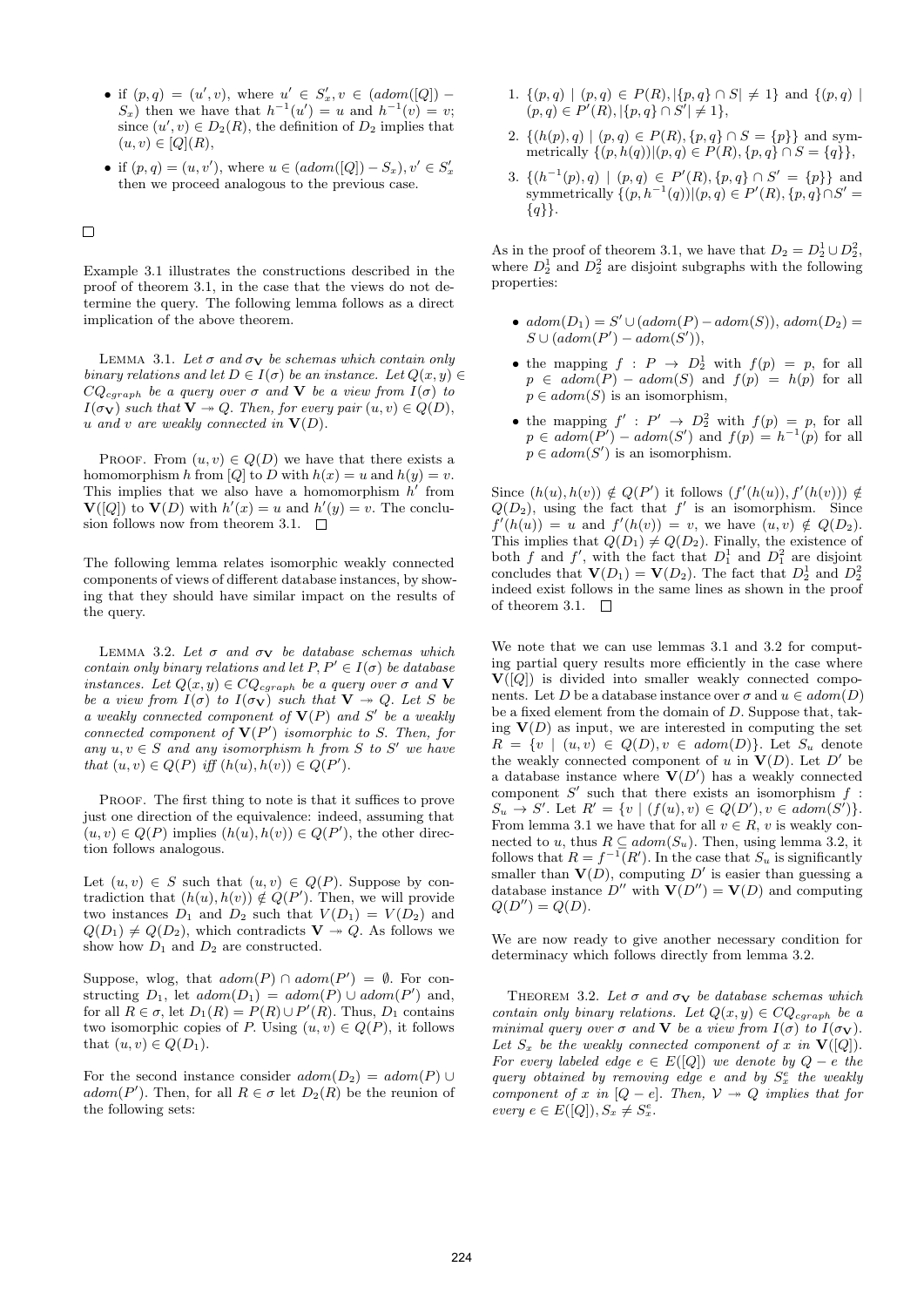$$
Q(x,y) = x \xrightarrow{R_1} z_1 \xrightarrow{R_1} z_2 \xrightarrow{R_1} z_3 \xrightarrow{R_1} \begin{array}{c} z_6 \xrightarrow{R_2} z_7 \\ x_1 \xrightarrow{R_2} \begin{array}{c} R_2 \\ \hline \end{array} \end{array}
$$
  
\n
$$
V_1(x,y) = x \xrightarrow{R_1} z_1 \xrightarrow{R_1} z_2 \xrightarrow{R_1} z_3
$$
  
\n
$$
V_2(x,y) = x \xrightarrow{R_1} z_1 \xrightarrow{R_1} z_2 \xrightarrow{R_1} z_3 \xrightarrow{R_1} y
$$
  
\n
$$
V_3(x,y) = x \xrightarrow{R_2} z_1 \xrightarrow{R_2} z_2 \xrightarrow{R_2} y
$$
  
\n
$$
V_4(x,y) = x \xrightarrow{R_3} y
$$

#### Figure 2: The query and the views used in example 4.1.

PROOF. Suppose there exists an edge e such that  $S_x =$  $S_x^e$ . Using lemma 3.2, this implies that  $(x, y) \in Q([Q - e])$ . Thus, there exists a homomorphism from [ $Q$ ] to  $[Q - e]$ , which is a contradiction since  $Q$  is minimal.  $\square$ 

The following example shows that the necessary conditions from theorems 3.1 and 3.2 are not sufficient for  $CQ_{cqraph}$ to- $CQ_{cgraph}$  determinacy.

EXAMPLE 3.2. Let  $Q(x, y) \leftarrow R(x, z_1), R(z_1, z_2), R(z_2, z_3),$  $R(z_3, z_1), R(z_1, y)$  be a database query over the schema  $\sigma =$  $\{R\}$ . Then, consider the view  $\mathbf{V} = \{V\}$  where  $V(x, y) \leftarrow$  $R(x, z_1), R(z_1, z_2), R(z_2, z_3), R(z_3, z_4), R(z_4, y)$  is a database query over  $\sigma$ . We have that  $\bf{V}$  does not determine Q. However, the determinacy conditions described in theorems 3.1 and 3.2 hold, which shows their insufficiency for determinacy.

## 4. DECIDABILITY OF DETERMINACY IN THE CQCHAIN-TO-CQCGRAPH CASE

In [2] the following decidability result for  $CQ_{chain}$ -to- $CQ_{chain}$ determinacy was given:

THEOREM 4.1. Let **V** be a set of  $CQ_{chain}$  views and  $Q(x, y)$ be a  $CQ_{chain}$  query. Then  $V \rightarrow Q$  iff x and y are weakly connected in  $V([Q])$ . Moreover, FO is complete for  $CQ_{chain}$ .  $to$ - $CQ_{chain}$  rewritings.

In this section we will extend the above result by showing that  $CQ_{chain}$ -to- $CQ_{cgraph}$  determinacy is decidable as well. We start with an example which illustrates the intuition behind our algorithm.

EXAMPLE 4.1. Let  $\sigma = \{R_1, R_2, R_3\}$  be a database schema and let  $Q(x, y) \leftarrow R_1(x, z_1), R_1(z_1, z_2), R_1(z_2, z_3), R_1(z_3, z_4),$  $R_1(z_4, z_5), R_2(z_5, z_6), R_2(z_6, z_7), R_2(z_7, z_5), R_3(z_5, y)$  over  $\sigma$ 

be a  $CQ_{cgraph}$  query, as shown in figure 2. Also, let  $V =$  ${V_1, V_2, V_3, V_4}$  be a set of  $CQ_{chain}$  views over  $\sigma$  given by

$$
V_1(x,y) \leftarrow R_1(x,z_1), R_1(z_1,z_2), R_1(z_2,y),
$$
  
\n
$$
V_2(x,y) \leftarrow R_1(x,z_1), R_1(z_1,z_2), R_1(z_2,z_3), R_1(z_3,y),
$$
  
\n
$$
V_3(x,y) \leftarrow R_2(x,z_1), R_2(z_1,z_2), R_2(z_2,y),
$$
  
\n
$$
V_4(x,y) \leftarrow R_3(x,y).
$$

As shown later in lemmas  $4.1$  and  $4.2$  we have that if V determines Q then **V** also determines  $Q_1(x, y) \leftarrow R_3(x, y)$ ,  $Q_2(x, y) \leftarrow R_2(x, z_1), R_2(z_1, z_2), R_2(z_2, y)$  and  $Q_3(x, y) \leftarrow$  $R_1(x, z_1), R_1(z_1, z_2), R_1(z_2, z_3), R_1(z_3, z_4), R_1(z_4, y)$ . It could be observed that  $[Q_1]$ ,  $[Q_2]$  and  $[Q_3]$  are subgraphs of  $[Q]$  (up to the renaming of their free variables). After the appropriate renaming of their arguments, they are simple paths or simple cycles in [Q] such that each edge linking a node outside  $[Q_i]$  to  $[Q_i]$   $(1 \leq i \leq 3)$  has one end in one of the arguments of  $Q_i$ . Moreover,  $[Q_1]$ ,  $[Q_2]$  and  $[Q_3]$  are maximal subgraphs with the above properties. We show later in lemmas  $4.1$  and  $4.2$  that if  $\overline{V}$  determines Q then  $V$  determines all queries that satisfy similar properties.

Using theorem 4.1 we have that  $V$  determines each of the above queries. Indeed, we can rewrite  $Q_1$  as  $Q_1(x, y) =$  $\exists z_1(V_2(x,z_1) \wedge \forall z_2(V_1(z_2,z_1) \rightarrow V_2(z_2,y))$ . For the other two we have the trivial rewritings  $Q_2(x, y) = V_3(x, y)$  and  $Q_3(x, y) = V_4(x, y)$ . Finally, it can be seen that the existence of the above rewritings is also sufficient for determinacy, since we have that  $Q(x, y) = \exists z_1(Q_1(x, z_1) \wedge Q_2(z_1, z_1) \wedge Q_1(z_2, z_2)$  $Q_3(z_1, y)$ .

Let  $Q(x, y)$  be a  $CQ_{cgraph}$  query and **V** be a set of  $CQ_{chain}$ views. We show that if  $\mathbf V$  determines  $Q$  then  $\mathbf V$  determines all queries that satisfy similar properties to those shown in the above example. We have also seen that, for the previous example, this was also sufficient. At the end of the section we will prove that this is always the case, which concludes that  $CQ_{chain}$ -to- $CQ_{cgraph}$  determinacy is decidable.

As follows, the inner grade of a node  $u \in adom([Q])$  is the number of triplets  $(v, u, R)$ , where  $v \in \text{adom}([Q])$ ,  $R \in \sigma$ such that  $(v, u) \in [Q](R)$ . Conversely, the outer grade of a node u is the number of triplets  $(u, v, R)$ , where  $v \in$  $adom([Q]), R \in \sigma$  such that  $(u, v) \in [Q](R)$ . We are now ready to give the following lemmas.

LEMMA 4.1. Let  $\sigma$  and  $\sigma_{\mathbf{V}}$  be database schemas which contain only binary relations. Let  $Q(x, y) \in CQ_{cgraph}$  be a minimal query over  $\sigma$  and  $\mathbf{V} \in CQ_{chain}$  be a view from  $I(\sigma)$  to  $I(\sigma_{\mathbf{V}})$ . Then,  $\mathbf{V} \rightarrow Q$  implies that  $\mathbf{V}$  determines all  $CQ_{chain}$  queries  $Q'(z_0, z_k) \leftarrow R_1(z_0, z_1), \cdots, R_k(z_{k-1}, z_k)$ that satisfy the following properties:

- 1.  $[Q']$  is a subgraph of  $[Q]$
- 2. the nodes  $z_1, \dots, z_{k-1}$  have the inner and outer grades equal to 1 in  $[Q]$ ,
- 3. the nodes  $z_0$  and  $z_k$  are either in the head of Q or have the inner or outer grade not equal to 1.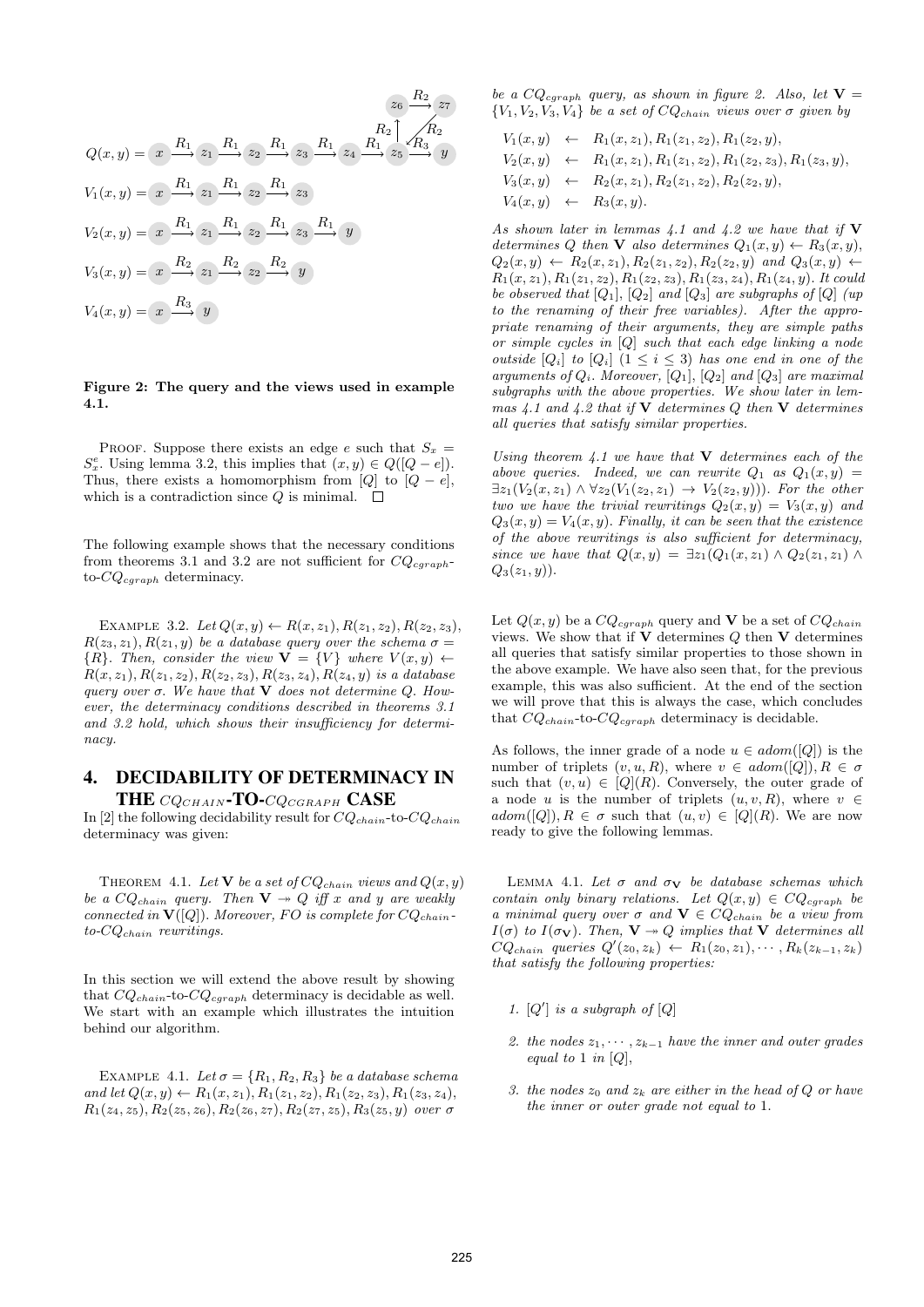

Figure 3:  $D_1$  and  $D_2$  constructed as shown in the proof of lemma 4.1. The general setting is explained in example 4.2

PROOF. Suppose that there exists a query  $Q'(z_0, z_k) \leftarrow$  $R_1(z_0, z_1), \cdots, R_k(z_{k-1}, z_k)$  that satisfies the above properties such that  $V$  does not determine  $Q'$ . Thus, we have that the chain  $R_1(z_0, z_1), \cdots, R_{k-1}(z_{k-2}, z_{k-1}), R_k(z_{k-1}, z_k)$  is a subgraph of [Q] and that the nodes  $z_1, \dots, z_{k-1}$  do not have other incident edges in [Q] except those from the chain. Next we will provide two instances  $D_1$  and  $D_2$ , with  $V(D_1)$  =  $V(D_2)$  and  $Q(D_1) \neq Q(D_2)$  which contradict  $V \twoheadrightarrow Q$ . For the rest of the proof, let  $S$  denote the weakly connected component of  $z_0$  in  $V([Q'])$ ,  $i_{min} = \min_{0 \le i \le k} z_i \notin S$  and  $i_{max} = \max_{0 \leq i \leq k} z_i \in S.$ 

For the first instance  $D_1$ , let  $adom(D_1) = adom([Q]) \cup \{z'_i \mid$  $i_{min} \leq i \leq i_{max}$   $\} \cup \{z_i^{u,R} \mid 0 \leq i < i_{min}, R \in \sigma, (u,z_0) \in$  $R([Q])\} \cup \{z_i^{u,R} \mid i_{max} < i \leq k, R \in \sigma, (z_k, u) \in R([Q])\}.$ Now let the set of edges of  $D_1$  be

$$
E(D_1) = [Q] \tag{1}
$$
  
\n
$$
\cup \{R(z'_i, z'_{i+1}) \mid R \in \sigma, (z_i, z_{i+1}) \in [Q](R),
$$
  
\n
$$
i_{min} \le i < i_{max} \}
$$
  
\n
$$
(2)
$$

$$
\cup \{R(u, z_{0}^{u,R}),\nR_1(z_{0}^{u,R}, z_{1}^{u,R}), \dots, R_{i_{min}}(z_{i_{min}-1}^{u,R}, z_{i_{min}}') \mid \nR \in \sigma, u \in adom([Q]) - \{z_{0}, \dots, z_{k}\},\n(u, z_{0}) \in [Q](R)\}
$$
\n
$$
\cup \{R_{i_{max}+1}(z_{i_{max}}, z_{i_{max}+1}^{u,R}), \dots, R(z_{k}^{u,R}, u) \mid \n\}
$$
\n(3)

$$
\cup \{R_{i_{max}+1}(z'_{i_{max}}, z^{u,R}_{i_{max}+1}), \dots, R(z^{u,R}_{k}, u) \mid R \in \sigma, u \in adom([Q]) - \{z_0, \dots, z_k\}, (z_k, u) \in [Q](R)\}
$$
(4)

For the second instance, let  $adom(D_2) = adom(D_1)$ , with

the set of edges

$$
E(D_2) = \{ R(u, v) \mid R \in \sigma, (u, v) \in [Q](R),
$$
  

$$
u, v \in adom[Q] - \{z_1, \cdots, z_{k-1}\}\}
$$
(5)

$$
\cup \{R_{i+1}(z_i, z_{i+1}) \mid |\{z_i, z_{i+1}\} \cap S| \neq 1, 0 \leq i < k\} \tag{6}
$$

$$
\cup \{ R_{i+1}(z'_i, z'_{i+1}) \mid |\{z_i, z_{i+1}\} \cap S| \neq 1, \n i_{\min} \leq i < i_{\max} \} \cup \tag{7}
$$

$$
\cup \{ R_{i+1}(z_i, z'_{i+1}) \mid |\{z_i, z_{i+1}\} \cap S| = 1, 0 \le i < k \}
$$
 (8)

$$
\cup \{ R_{i+1}(z'_i, z_{i+1}) \mid |\{z_i, z_{i+1}\} \cap S| = 1, \n i_{\min} \le i \le i_{\max} \}
$$
\n(9)

$$
\cup \{R(u, z_0^{u,R}),\nR_1(z_0^{u,R}, z_1^{u,R}), \cdots, R_{i_{min}}(z_{i_{min}-1}^{u,R}, z_{i_{min}}) | \nR \in \sigma, u \in adom([Q]) - \{z_0, \cdots, z_k\},\n(u, z_0) \in [Q](R)\}\n\cup \{R_{i_{max}+1}(z_{i_{max}}, z_{i_{max}+1}^{u,R}), \cdots, R(z_k^{u,R}, u) |
$$
\n(10)

$$
R \in \sigma, u \in adom([Q]) - \{z_0, \cdots, z_k\},
$$
  
\n
$$
(z_k, u) \in [Q](R)\}
$$
\n(11)

From equation 1 it follows that  $(x, y) \in Q(D_1)$ . Next we will show that  $(x, y) \notin Q(D_2)$ , which implies  $Q(D_1) \neq Q(D_2)$ . Finally we will sketch the proof for  $V(D_1) = V(D_2)$ .

First, for every  $0 \leq i \leq k$ , consider  $U_i = \{z_i\} \cup \{z'_i | z'_i \in$  $adom(D_2)\}\cup \{z_i^{u,R}| R \in \sigma, u \in adom([Q]), z_i^{u,R} \in adom(D_2)\}.$ Suppose there exists h, a homomorphism from  $[Q]$  to  $D_2$ with  $h(x) = x$  and  $h(y) = y$ . Then, we can construct h', a homomorphism from  $[Q]$  to  $[Q]$  as follows:

$$
h'(u) = \begin{cases} z_i, & if \ h(u) \in U_i \\ h(u), & otherwise \end{cases}
$$

,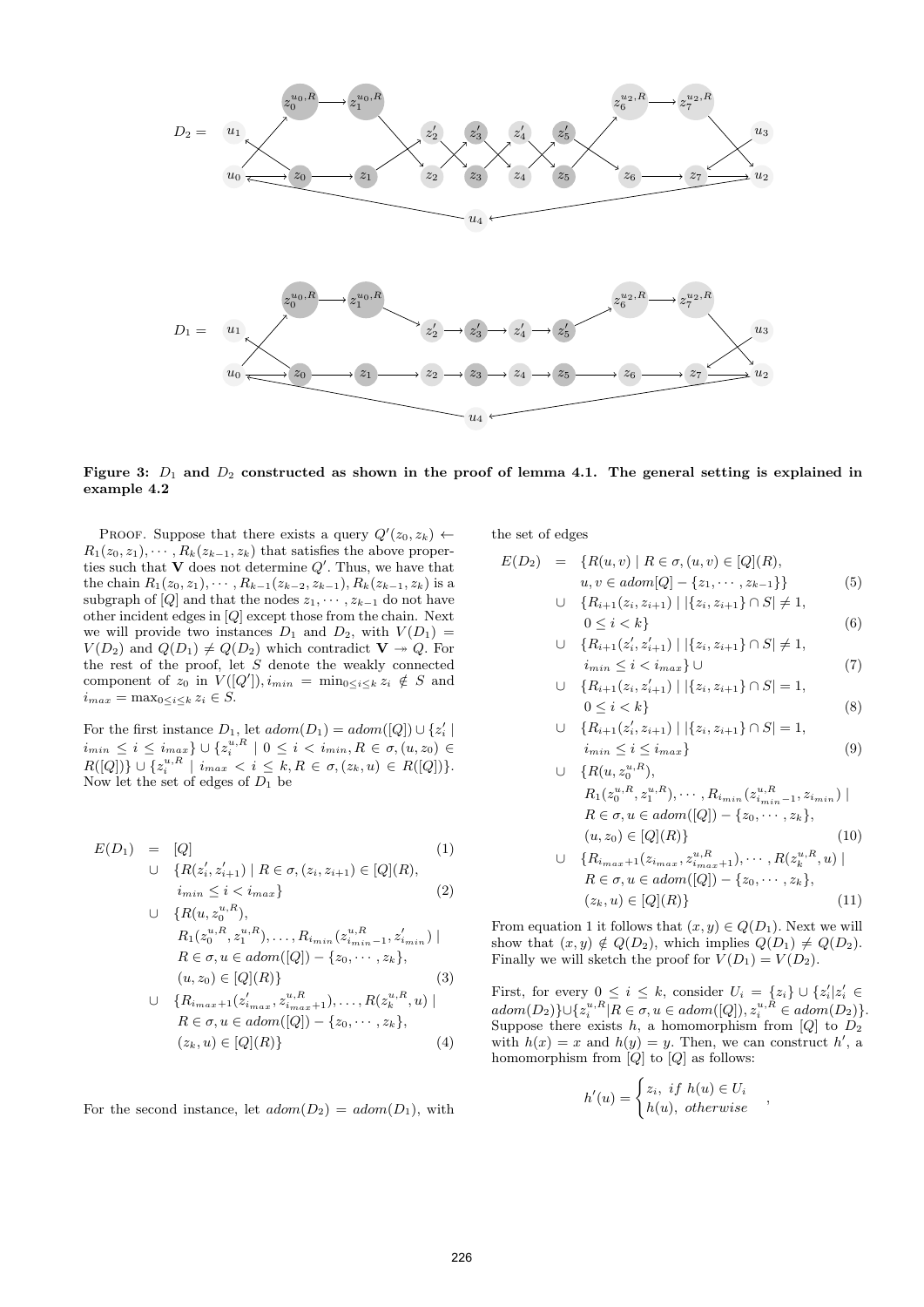for all  $u \in adom([Q])$ . It follows trivially that  $h'(x) = x$  and  $h'(y) = y.$ 

As follows, we show that  $h$  cannot exist. First, notice that  $|h([Q]) \cap U_i| = 1, 0 \leq i \leq k$ , since otherwise h' would contradict the minimality assumption on  $Q$ . Thus, let  $u_i =$  $h([Q]) \cap U_i$ . Then, we have that

$$
(u_i, u_{i+1}) \in R_{i+1}(D_2), 0 \le i < k. \tag{12}
$$

To see this, suppose there exists  $0 \leq i \leq k$  such that  $(u_i, u_{i+1}) \notin R_{i+1}([D_2])$ . Then h' would be a homomorphism over  $[Q] \rightarrow [Q^e]$ , where  $Q^e$  is the query obtained from Q by removing the edge  $e = R_{i+1}(z_i, z_{i+1})$ . Thus, this would contradict the minimality assumption on Q.

We know that  $u_0 \in U_0$  and  $u_k \in U_k$ . As follows, we will show that  $u_0 = z_0$  and  $u_k = z_k$ . We will only show the first equality, since the same arguments apply for the second equality as well. Suppose that  $u_0 \neq z_0$ . Then, we distinguish two cases for  $z_0$ , that follow the statement of the lemma:

- $z_0 = x$ : in this case, we have from the definition of h that  $h(x) = x$ , thus  $h(x) = z_0$  which implies  $u_0 = z_0$ ,
- the inner grade or outer grade of  $z_0$  is different than 1 : if the inner grade of  $z_0$  is 0 and the outer grade is 1 then  $|U_0| = 1$  which implies  $u_0 = z_0$ . Otherwise, it follows that the outer grade or the inner grade of  $z_0$  is bigger than 1. Suppose  $u_0 \neq z_0$ . It follows that the inner and outer grade of  $u_0$  are at most 1, which implies that there exists an edge  $e$  such that  $h'$  is a homomorphism over  $[Q] \to [Q^e]$ , where  $Q^e$  is the query obtained from Q by removing edge e. However, this contradicts the minimality assumption on Q.

Thus, we now have that  $u_0 = z_0$  and  $u_k = z_k$ . From 12 it follows that the chain  $R_1(z_0, u_1), R_2(u_1, u_2), \cdots, R_k(u_{k-1}, z_k)$ is a subgraph of  $D_2$ . Since for all  $1 \leq i \leq k-1$  we have that  $u_i \in U_i$ , it follows from 8 and 9 that  $z_k \in S$ . Using theorem 4.1, this contradicts the fact that  $V$  does not determine  $Q'$ .

Next we sketch the proof for  $\mathbf{V}(D_1) = \mathbf{V}(D_2)$ . For  $\mathbf{V}(D_1) \subset$  $\mathbf{V}(D_2)$  consider a  $CQ_{chain}$  view  $V \in \mathbf{V}$  given by  $V(v_0, v_n) \leftarrow$  $R_1(v_0, v_1), \cdots, R_n(v_{n-1}, v_n) \in \mathbf{V}$ , and let h be a homomorphism from [V] to  $D_1$ . Let  $h([V])$  be denoted by  $P =$  $R_1(h(v_0), h(v_1)), \cdots, R_k(h(v_{n-1}), h(v_n))$ . From the construction of  $D_2$  it follows that there exists a chain subgraph of  $D_2$ , denoted  $P'$ , which is isomorphic to  $P$  and starts and ends in the same nodes as P (recall that  $adom(D_1) = adom(D_2)$ ). This implies that there exists a homomorphism  $h'$  from  $[V]$ to  $D_2$  such that  $h(v_0) = h'(v_0)$  and  $h(v_n) = h'(v_n)$ . The reasoning for  $\mathbf{V}(D_2) \subseteq \mathbf{V}(D_1)$  is analogous.  $\square$ 

EXAMPLE 4.2. In this example we illustrate the construction of  $D_1$  and  $D_2$  as shown in the proof of lemma 4.1. Let

$$
Q(u_0, u_2) \leftarrow R(u_0, z_0), R(z_0, u_1), R_1(z_0, z_1), R_2(z_1, z_2),
$$
  
\n
$$
R_3(z_2, z_3), R_4(z_3, z_4), R_5(z_4, z_5), R_6(z_5, z_6),
$$
  
\n
$$
R_7(z_6, z_7), R(z_7, u_2), R(u_3, z_7), R(u_2, u_4),
$$
  
\n
$$
R(u_4, u_0).
$$

be a database query over  $\sigma = \{R, R_1, \dots, R_7\}$  and let the set  $V$  of  $CQ_{chain}$  views be

$$
V_1(x, y) \leftarrow R_1(x, z_1), R_2(z_1, z_2), R_3(z_2, y),
$$
  
\n
$$
V_2(x, y) \leftarrow R_2(x, z_1), R_3(z_1, y),
$$
  
\n
$$
V_3(x, y) \leftarrow R_4(x, z_1), R_5(z_1, y),
$$
  
\n
$$
V_4(x, y) \leftarrow R_3(x, z_1), R_4(z_1, y),
$$
  
\n
$$
V_5(x, y) \leftarrow R_5(x, z_1), R_6(z_1, y),
$$
  
\n
$$
V_6(x, y) \leftarrow R_5(x, z_1), R_6(z_1, z_2), R_7(z_2, y),
$$
  
\n
$$
V_7(x, y) \leftarrow R(x, y).
$$

Next, consider the  $CQ_{chain}$  query

$$
Q'(z_0, z_7) \leftarrow R_1(z_0, z_1), R_2(z_1, z_2), R_3(z_2, z_3), R_4(z_3, z_4),
$$
  

$$
R_5(z_4, z_5), R_6(z_5, z_6), R_7(z_6, z_7).
$$

We have that  $[Q']$  is a subgraph of  $[Q]$ . Moreover, the nodes  $z_1, \dots, z_6$  have the inner and outer grades equal to 1 in [Q]. On the other hand,  $z_0$  and  $z_7$  have outer, respectively inner grades different then 1. Thus,  $Q'$  satisfies the hypothesis of Lemma 4.1. Using Theorem 4.1 it follows that  $V$  does not  $determine Q'$  since u and v are not connected by a undirected path in  $V([Q'])$ . Indeed, we have that

$$
\mathbf{V}([Q']) = \{V_1(z_0, z_3), V_2(z_1, z_3), V_3(z_3, z_5), V_4(z_2, z_4), V_5(z_4, z_6), V_6(z_4, z_7)\},\
$$

with  $S = \{z_0, z_1, z_3, z_5\}$ , where S is the weakly connected component of  $z_0$  in  $V([Q'])$ . Using Lemma 4.1, we have that any  $CQ_{chain}$  view which determines  $Q$  also determines  $Q'$ , thus  $\bf{V}$  does not determine Q. The construction of  $D_1$  and  $D_2$  as shown in the proof the lemma can be seen in Figure 3. The fact that  $Q(D_1) \neq Q(D_2)$  follows from  $(u_0, u_2) \in Q(D_1)$ and  $(u_0, u_2) \notin Q(D_2)$ . Also, we have that

$$
\mathbf{V}(D_1) = V_7(u_0, z_0), V_7(z_0, u_1), V_7(z_7, u_2), V_7(u_3, z_7),
$$
  
\n
$$
V_7(u_2, u_4), V_7(u_4, u_0), V_7(u_0, z_0^{u_0, R}),
$$
  
\n
$$
V_7(z_7^{u_2, R}, u_2), V_1(z_0, z_3), V_2(z_1, z_3),
$$
  
\n
$$
V_3(z_3, z_5), V_4(z_2, z_4), V_5(z_4, z_6),
$$
  
\n
$$
V_6(z_4, z_7), V_1(z_0^{u_0, R}, z_3'), V_2(z_1^{u_0, R}, z_3'),
$$
  
\n
$$
V_3(z_3', z_5'), V_4(z_2', z_4'), V_5(z_4', z_6^{u_2, R}),
$$
  
\n
$$
V_6(z_4', z_7^{u_2, R}),
$$

and  $V(D_2) = V(D_1)$ . As defined in the proof of lemma 4.1,  $U_0 = \{z_0, z_0^{u_0, R}\}, U_1 = \{z_1, z_1^{u_0, R}\}, U_i = \{z_i, z_i'\}$  for  $2 \le i \le n$  $5, U_6 = \{z_6, z_6^{u_2, R}\}\$  and  $U_7 = \{z_7, z_7^{u_2, R}\}\$ . All the edges from  $U_i$  to  $U_{i+1}, 0 \leq i < 7$ , are labeled with  $R_{i+1}$ , and all the other edges are labeled with R.

LEMMA 4.2. Let  $\sigma$  and  $\sigma_{\mathbf{V}}$  be database schemas which contain only binary relations. Let  $Q(x, y) \in CQ_{cgraph}$  be a minimal query over  $\sigma$  and  $\mathbf{V} \in CQ_{chain}$  be a view from  $I(\sigma)$  to  $I(\sigma_{\mathbf{V}})$ . Then,  $\mathbf{V} \rightarrow Q$  implies that  $\mathbf{V}$  determines all  $CQ_{chain}$  queries  $Q'(x, y) \leftarrow R_1(x, z_1), \cdots, R_k(z_{k-1}, y)$  over  $\sigma$  that satisfy the following properties:

1. there exists  $z_0 \in \text{adom}([Q])$  such that the simple cycle  $[Q'(z_0, z_0)]$  is a subgraph of  $[Q]$ ,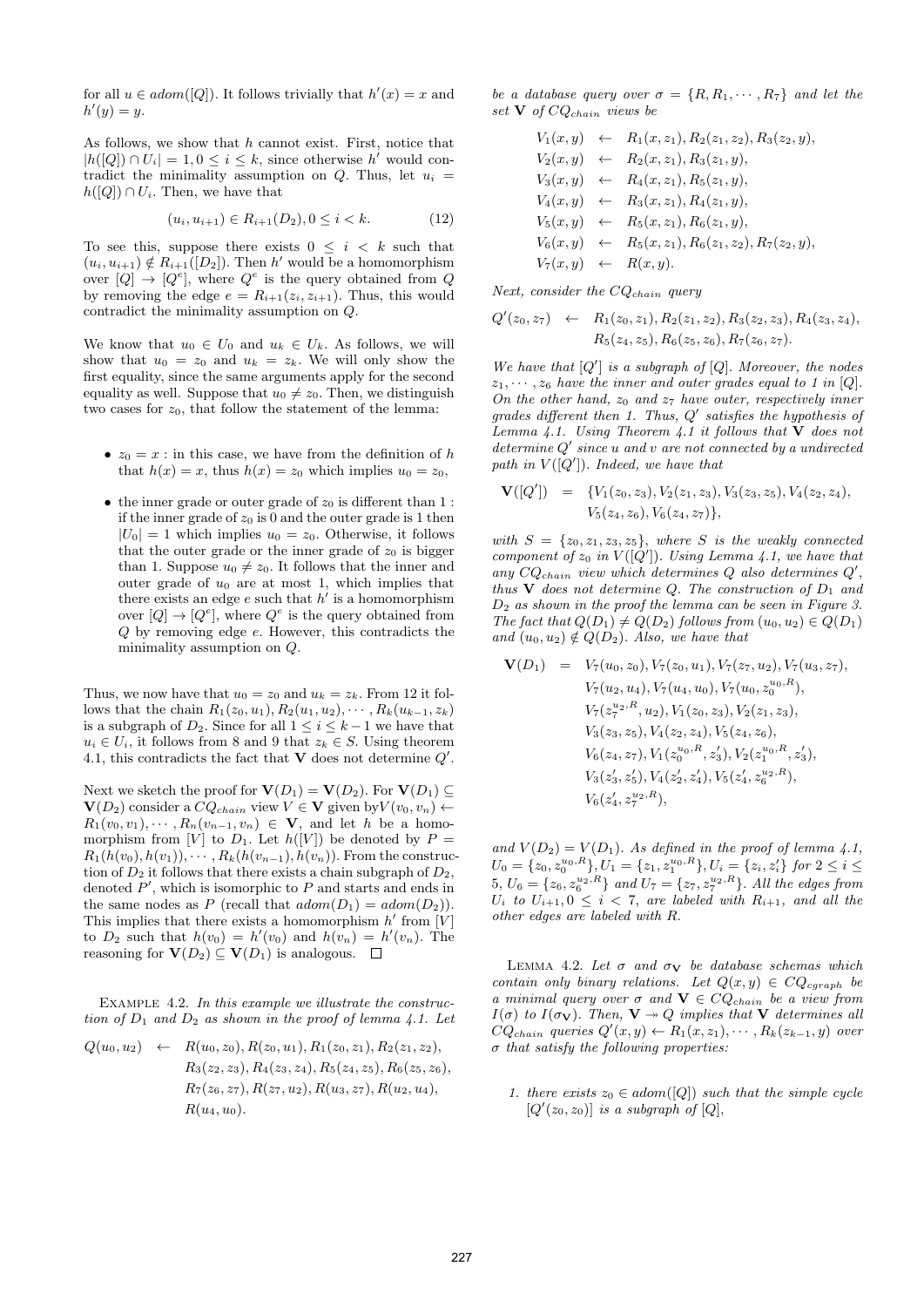2. the nodes  $z_1, \dots, z_{k-1}$  have the inner and outer grades equal to 1 in [Q].

PROOF SKETCH. The proof follows the same lines as the proof of lemma 4.1. However, the construction presented there needs to be adapted for the cycle case.  $\Box$ 

It follows that the necessary conditions expressed in lemmas 4.1 and 4.2 are also sufficient for determinacy. Thus, we give the decidability theorem for  $CQ_{chain}$ -to- $CQ_{cgraph}$ determinacy:

THEOREM 4.2. Having a set of  $CQ_{chain}$  views  $V$  and a  $CQ_{cgraph}$  query Q it is decidable whether  $V \rightarrow Q$  in polynomial time, provided that the query is minimal. Moreover, we have that FO is complete for  $CQ_{chain}$ -to- $CQ_{cgraph}$  rewritings.

PROOF SKETCH. The key thing to note here is that we can partition the set of edges of [Q] into simple cycles and simple paths that satisfy the hypothesis of lemmas 4.1 and 4.2. This partition can be obtained in linear time since it requires only a traversal of the graph  $[Q]$ . Let **P** denote the set of  $CQ_{chain}$  queries which correspond to each element of the partition. Using lemmas 4.1 and 4.2 we have that if  **determines**  $Q$  **then**  $**V**$  **determines all queries in**  $**P**$ **. Test**ing if a  $CQ_{chain}$  query  $P \in \mathbf{P}$  is determined by **V**, as well as computing an equivalent  $FO$  rewriting, can be done using theorem 4.1 in  $O(|adom([P])| \cdot S)$ , where S denotes the sum of  $|adom(V)|$  for each  $V \in V$ . Since we have to check determinacy for each  $P \in \mathbf{P}$ , the total complexity of the algorithm is  $O(|adom([Q])| \cdot S + |E([Q])|)$ , where  $|E([Q])|$ denotes the number of edges in [Q].

If this necessary condition holds, then we have an  $FO$  rewriting for each query in  $P \in \mathbf{P}$  using **V**. This suffices for obtaining an equivalent  $FO$  rewriting of  $Q$  in terms of  $V$ . Indeed, the rewriting can be obtained by quantifying existentially the nodes shared by multiple partitions, as shown in example 4.1.  $\square$ 

## 5. GENERATING QUERIES DETERMINED  $BY A SET OF CQ_{CGRAPH} VIEWS$

In this section we will analyze how queries determined by a set of  $CQ_{cgraph}$  views can be computed. Let  $\sigma$  and  $\sigma_{\mathbf{V}}$  be database schemas which contain only binary relations and  $\mathbf{V} \in CQ_{cgraph}$  be a view from  $I(\sigma)$  to  $I(\sigma_{\mathbf{V}})$ . We will provide an algorithm which, starting from the set of queries in **V** and an integer k, computes a set  $\mathbf{Q}_{\mathbf{V},k}$  of queries such that all  $Q \in \mathbf{Q}_{\mathbf{V},k}$  are minimal  $CQ_{cgraph}$  queries that satisfy  $\mathbf{V} \twoheadrightarrow Q$  and  $size(Q) \leq k$ , where  $size(Q)$  is the cardinal of  $adom([Q])$ . Moreover, the algorithm provides an FO rewriting for each Q in terms of V.

For two graphs  $G_1$  and  $G_2$  we define the graph  $G_1 - G_2$  to be the graph with the same set of nodes  $G_1$  and the set of edges  $E(G_1 - G_2) = E(G_1) - E(G_2)$ .

DEFINITION 5.1 (u, v-CENTERED SUBGRAPH). Let  $Q \in$  $CQ_{cgraph}$  be a query and let  $u, v \in adom(Q)$ . Then, the u, vcentered subgraph of  $[Q]$ , denoted as  $\mathcal{C}_{u,v}(Q)$  is the subgraph of  $[Q]$  containing all the nodes p such that there exists an undirected path from  $u$  to  $v$  in  $[Q]$  that contains  $p$  and that uses u and v exactly once. The set of edges  $E(C_{u,v}(Q))$  is the natural restriction of  $E([Q])$  on the set of nodes of  $\mathcal{C}_{u,v}(Q)$ .

DEFINITION 5.2  $(u, v$ -LEFT SUBGRAPH). Given a query  $Q \in CQ_{cgraph}$  and  $u, v \in adom(Q)$ , the u, v-left centered subgraph of  $[Q]$ , denoted as  $\mathcal{C}^u_{u,v}(Q)$ , is the weakly connected component of u in the graph  $[Q] - \mathcal{C}_{u,v}(Q)$ .

DEFINITION 5.3 (u, v-RIGHT SUBGRAPH). Having  $Q \in$  $CQ_{cgraph}$  and  $u, v \in adom(Q)$ , the  $u, v-right$  centered subgraph of  $[Q]$ , denoted as  $\mathcal{C}^v_{u,v}(Q)$ , is the weakly connected component of v in the graph  $[Q] - \mathcal{C}_{u,v}(Q)$ .

From the above definitions it directly follows that for any query  $Q \in CQ_{cgraph}$  and for any  $u, v \in adom(Q)$  we have that  $E([Q]) = E(C_{u,v}(Q)) \cup E(C_{u,v}^u(Q) \cup E(C_{u,v}^v(Q)),$  where  $E(G)$  denotes the edge set of the graph G.

EXAMPLE 5.1. Let  $\sigma = \{R\}$ , where R is a binary relation. Let  $Q(x, y) \leftarrow R(x, z_5), R(z_6, z_5), R(z_6, x), R(x, z_1), R(y, z_1),$  $R(y, z_3), R(z_3, z_4), R(z_4, y)$  be a  $CQ_{cgraph}$  query over  $\sigma$ . We have  $C_{x,y}(Q)$  the subgraph of  $[Q]$  having nodes  $\{x, z_1, y\}$ , with the edges  $\{R(x, z_1), R(y, z_1)\}\$ . We also have  $C_{x,y}^x$  as the graph with the nodes  $\{x, z_5, z_6\}$  having the set of edges  ${R(x, z_5), R(z_6, z_5), R(z_6, y)}$ . Finally,  $C_{x,y}^y$  is the graph with nodes  $\{y, z_3, z_4\}$  and edges  $\{R(y, z_3), R(z_3, z_4), R(z_4, y)\}.$ 

LEMMA 5.1. Let  $\sigma$  be a database schema. Let  $Q_1(x, y)$ ,  $Q_2(x, y)$  and  $Q_3(x, y)$  be  $CQ_{cgraph}$  queries over  $\sigma$  that satisfy the following properties:

- 1. There exists  $z_1 \in \text{adom}(Q_1)$  such that x is a node in  $C_{z_1,y}^{z_1}(Q_1)$  and there exists an isomorphism  $h_1$  from  $C_{x,y}(Q_2)$  to  $C_{z_1,y}(Q_1)$ , with  $h_1(x) = z_1, h_1(y) = y$ .
- 2. There exists a homomorphism  $h'_1$  from  $C_{x,y}^x(Q_2)$  to [ $Q_1$ ], with  $h'_1(x) = z_1$ .
- 3. There exists  $z_2 \in \text{adom}(Q_3)$  such that y is a node in  $C_{x,z_2}^{z_2}(Q_3)$  and there exists an isomorphism  $h_2$  from  $C_{x,y}(Q_2)$  to  $C_{x,z_2}(Q_3)$ , with  $h_2(x) = x, h_2(y) = z_2$ .
- 4. There exists a homomorphism  $h'_2$  from  $C_{x,y}^y(Q_2)$  to [ $Q_3$ ], with  $h'_2(y) = z_2$ .
- 5. There exists a homomorphism  $h_3$  from  $C_{x,y}^x(Q_3)$  to  $[Q_2]$  with  $h_3(x) = x$  and a homomorphism  $h_4$  from  $C_{x,y}^y(Q_1)$  to  $[Q_3]$  with  $h_4(y) = z_2$ .

then the query  $Q(x, y) = \exists v_2(Q_1(x, v_2) \wedge \exists v_4(Q_2(v_4, v_2)) \wedge$  $\forall v_1((Q_2(v_1, v_2) \rightarrow Q_3(v_1, y))))$  is a  $CQ_{cgraph}$  query over  $\sigma$ .

PROOF. We will start the proof by defining a new query  $Q' \in CQ_{cgraph}$  over  $\sigma$ . After that we will prove that  $Q'$  is indeed equivalent to Q.

Assume, wlog, that  $adom([Q_1]) \cap adom([Q_2]) = \{x, y\}$ . From items 1 and 3 it follows that there exists an isomorphism  $h_2''$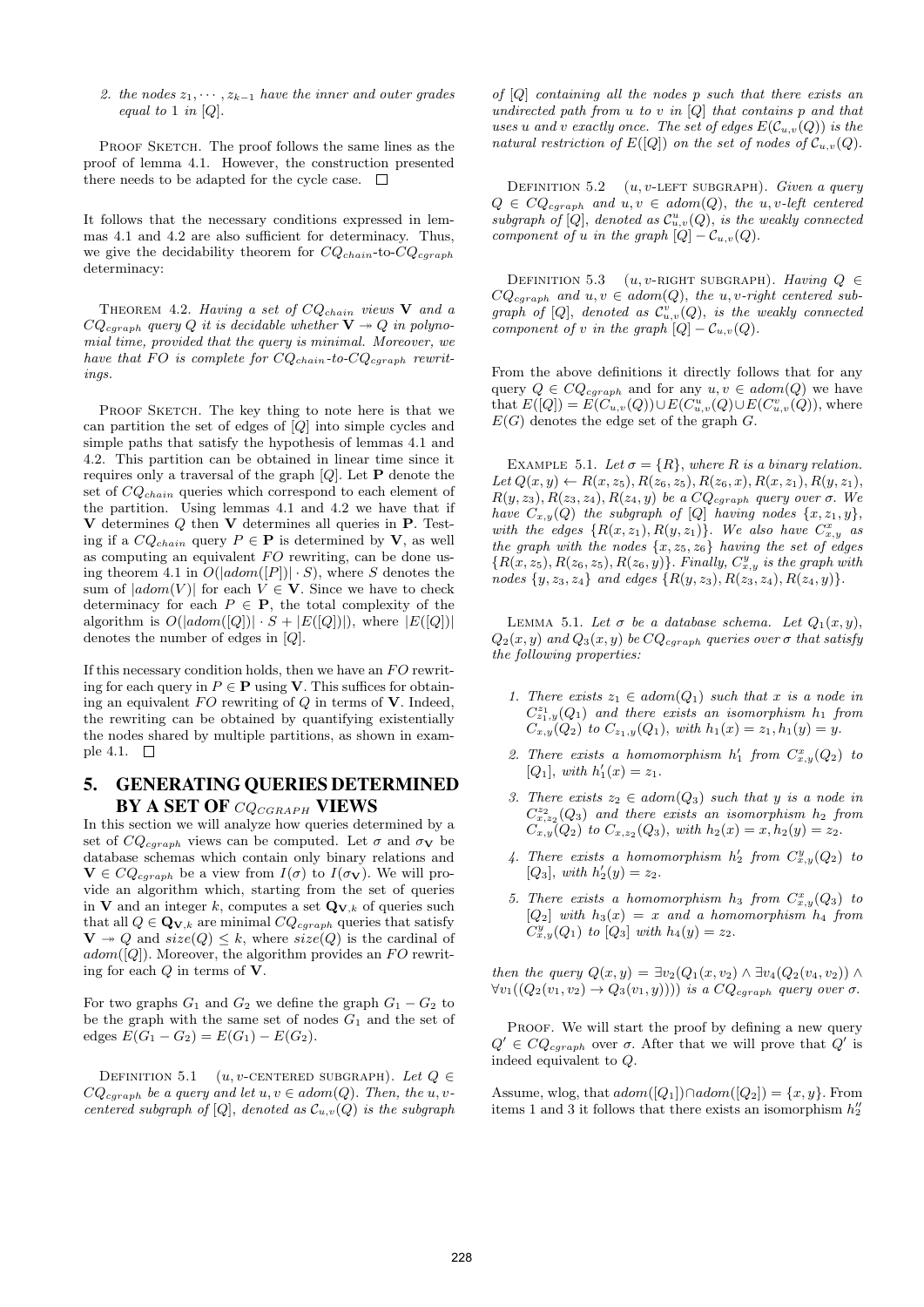from  $C_{x,z_2}(Q_3)$  to  $C_{z_1,y}(Q_1)$  with  $h''_2(x) = z_1$  and  $h''_2(z_2) = z_2$ y. Then, let  $Q'_3$  be the  $CQ_{cgraph}$  query with  $adom([Q'_3]) =$  $(adom([Q_3]) - (C_{x,z_2}(Q_3) - \{z_2\})) \cup h''_2(C_{x,z_2}(Q_3) - \{z_2\}).$ For any  $u \in \mathit{adom}([\overline{Q_3}]),$  let

$$
f(u) = \begin{cases} h_2''^{-1}(u), & \text{if } u \in h_2''(C_{x,z_2}(Q_3) - \{z_2\})\\ u, & \text{otherwise} \end{cases}
$$

.

Thus, for all  $u \in \text{adom}([Q'_3])$  we have  $f(u) \in \text{adom}([Q_3])$ . The set of edges  $E([Q_3'])$  is obtained as follows: for all  $R \in \sigma$ and  $u, v \in adom([Q_3'])$ ,  $R(u, v) \in E([Q_3'])$  iff  $R(f(u), f(v)) \in$  $E([Q_3])$ . Let  $Q'_1$  be the query equivalent to  $Q_1$ , where the node y is renamed to  $z_2$ . Finally, let  $Q'$  be the  $CQ_{cgraph}$ query with  $adom([Q']) = V(C_{x,z_2}^x(Q'_1)) \cup V(C_{x,z_2}(Q'_1)) \cup$  $V(C_{x,z_2}^{z_2}(Q'_3))$ , where  $V(G)$  denotes the set of nodes of the graph  $\tilde{G}$ . The set of edges  $E([Q'])$  is the natural restriction of  $E([Q_1'])\cup E([Q_3'])$  on  $adom([Q'])$ . As follows, we will prove that  $Q(x, y)$  is equivalent to  $Q'(x, y)$ .

Let  $D \in I(\sigma)$  be a database instance. First, we will show that  $(u, v) \in Q'(D)$  implies  $(u, v) \in Q(D)$ . Thus, there exists a homomorphism  $g: [Q'] \to D$  with  $g(x) = u$  and  $g(y) = v$ . From the construction of  $Q'$  we have that there exists  $v_2 \in$  $adom([Q'])$  such that  $(x, v_2) \in Q_1([Q'])$  and that there exists  $v_4 \in \text{adom}([Q'])$  such that  $(v_4, v_2) \in Q_2([Q'])$ . Indeed, this follows using items 1, 2, 3, 4 of the hypothesis of the lemma, by taking  $v_2 = z_2$  and  $v_4 = z_1$ . Thus, using the homomorphism g it follows that there exists  $g(v_2) \in adom([D])$ and  $g(v_4) \in adom([D])$  such that  $(u, g(v_2)) \in Q_1(D)$  and  $(g(v_4), g(v_2)) \in Q_2(D)$ . It remains now to show that for any  $v_1, ((Q_2(v_1, g(v_2)) \rightarrow Q_3(v_1, y))$ . This follows from items 3 and 5 and the construction of  $Q'$ . Indeed, we have that there exists a homomorphism g' from  $[Q_3]$  to D with  $g'(x) = v_1$ and  $g'(y) = y$ , which concludes  $(v_1, y) \in Q_3(D)$ .

It remains to show that  $(u, v) \in Q(D)$  implies  $(u, v) \in$  $Q'(D)$ . Thus, it follows that there exists  $v_2 \in \mathit{adom}(D)$  such that  $Q_1(u, v_2)$  is satisfied. Let  $g'$  be a homomorphism from  $[Q_1]$  to D with  $g'(x) = u$  and  $g'(y) = v_2$ . Using item 1 and the fact that  $\exists v_4(Q_2(v_4, v_2))$  it follows that  $Q_2(g'(z_1), v_2)$  is satisfied, where  $z_1$  is chosen as in item 1. From the fact that  $\forall v_1((Q_2(v_1,v_2) \rightarrow Q_3(v_1,y)))$  it follows that  $Q_3(g'(z_1), v)$  is satisfied. Thus, there exists a homomorphism  $g''$  from  $[Q_3]$ to D with  $g''(x) = g'(z_1)$  and  $g''(y) = v$ . The conclusion follows from the fact that we can construct the homomorphism  $f'$  from  $[Q']$  to D, where

$$
f'(p) = \begin{cases} g'(p), & \text{if } p \in C_{z_1, z_2}^{z_1}(Q') \\ g''(p), & \text{otherwise} \end{cases}
$$

,

with  $f'(x) = u$  and  $f'(y) = v$ .

Next we give an example of how the lemma can be applied.

EXAMPLE 5.2. Let  $\sigma = \{R_1, R_2, R_3, R_4\}$  be a database schema with binary relations. Let  $V = \{V_1, V_2, V_3\}$  be a view over  $I(\sigma)$ , where  $V_1, V_2, V_3$  are defined as follows:

$$
V_1(x, y) \leftarrow R_1(x, z_1), R_2(z_1, y),
$$
  
\n
$$
V_2(x, y) \leftarrow R_2(x, y), R_4(y, z_1),
$$
  
\n
$$
V_3(x, y) \leftarrow R_2(x, z_2), R_3(z_2, y), R_4(z_2, z_3).
$$

Indeed,  $V_1$ ,  $V_2$  and  $V_3$  satisfy the conditions of lemma 5.1. Thus, we have that  $V \rightarrow Q$ , where

$$
Q(x,y) \leftarrow R_1(x,z_1), R_2(z_1,z_2), R_3(z_2,y), R_4(z_2,z_3)
$$

is a  $CQ_{cgraph}$  query over  $\sigma$ . Indeed,  $Q(x, y) = \exists v_2(V_1(x, v_2) \wedge$  $\exists v_4(V_2(v_4, v_2)) \wedge \forall v_1((V_2(v_1, v_2) \rightarrow V_3(v_1, y))).$ 

The following lemmas are immediate and show other ways of obtaining new queries which can be rewritten in terms of a given set of queries.

LEMMA 5.2. Let  $\sigma$  be a database schema with binary relations, and let  $Q(x, y)$  be a  $CQ_{cgraph}$  query over  $\sigma$ . Then,  $Q'(x,y) = Q(y,x)$  is also a  $CQ_{cgraph}$  query over  $\sigma$ .

LEMMA 5.3. Let  $\sigma$  be a database schema with binary relations, and let  $Q_1(x, y)$  and  $Q_2(x, y)$  be  $CQ_{cgraph}$  queries over  $\sigma$ . Then, the query  $Q(x, y) = Q_1(x, y) \wedge Q_2(x, y)$  is a  $CQ_{cgraph}$  query.

LEMMA 5.4. Let  $\sigma$  be a database schema with binary relations and let G be an undirected connected graph with the vertex set  $V(G) = \{x, y, v_1, \dots, v_n\}$ . For every  $(p, q) \in E(G)$ we assign a  $CQ_{cgraph}$  query  $\varphi_{p,q}$  over  $\sigma$  where p and q are free variables. Then, the query given by the formula  $Q(x, y) = \exists v_1 \cdots \exists v_n (\wedge_{p,q \in E(G)} \varphi_{p,q})$  is a  $CQ_{cgraph}$  query.

PROOF SKETCH. Suppose, wlog, that for any  $p_1, q_1, p_2, q_2$ such that  $(p_1, q_1) \in E(G)$  and  $(p_2, q_2) \in E(G)$  with  $(p_1, q_1) \neq$  $(p_2, q_2)$  we have  $adom(\varphi_{p_1,q_1}) \cap adom(\varphi_{p_2,q_2}) = \{p_1, q_1\} \cap$  $\{p_2, q_2\}$ . Then, Q is equivalent to the  $CQ_{cgraph}$  query  $Q'(x, y)$ where  $E[Q'] = \bigcup_{(u,v)\in E(G)} E([\varphi_{u,v}]).$ 

Finally, we give the algorithm which takes as input the view V and an integer k and outputs a set of queries  $\mathbf{Q}_{\mathbf{V},k}$ . We will use the following subroutines:

- combineThree( $Q_1, Q_2, Q_3$ ) : given  $CQ_{cqraph}$  queries  $Q_1, Q_2$  and  $Q_3$  returns false if the three queries cannot be combined, or the combined query Q otherwise, as shown in lemma 5.1,
- invert $(Q_1)$ : given a  $CQ_{cgraph}$  query  $Q_1$ , the inverse query is returned, as shown in lemma 5.2,
- combineTwo( $Q_1, Q_2$ ) : given  $CQ_{cgraph}$  queries  $Q_1$  and  $Q_2$ , returns the combined query  $Q$  as shown in lemma 5.3,
- combine  $Points(G, \varphi)$ : given the graph G and the assignation  $\varphi$ , it returns the combined query Q as shown in lemma 5.4.

We assume that the above subroutines return only minimal queries. Thus, a minimization operation must be performed before returning the result of each.

The pseudocode is shown in algorithm 5.1. The termination of the algorithm is ensured by the fact that the number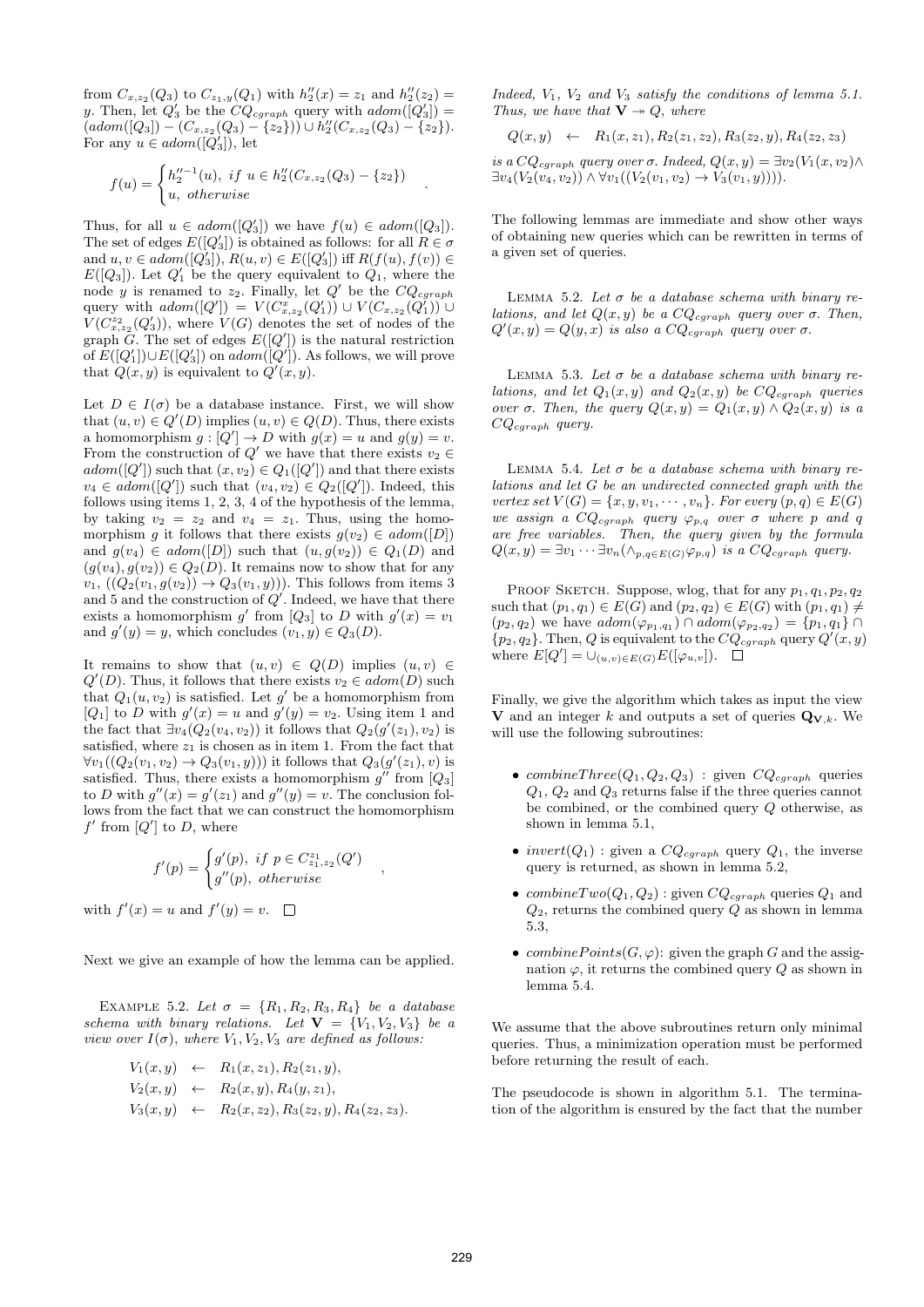Algorithm 5.1 Generating queries determined by a set of views  $V$  which have the size smaller than  $k$ .

1:  $stop \leftarrow false, \mathbf{Q}_{\mathbf{V},k} \leftarrow \mathbf{V}$ 2: while  $stop = false$  do 3:  $stop \leftarrow true$ 4: if  $\exists Q_1, Q_2, Q_3 \in \mathbf{Q}_{\mathbf{V},k}$  such that  $combineThree(Q_1, Q_2, Q_3) \neq false$  then 5:  $Q' \leftarrow \text{combineThree}(Q_1, Q_2, Q_3)$ 6: if  $Q' \notin \mathbf{Q}_{\mathbf{V},k} \wedge size(Q') \leq k$  then 7:  $\mathbf{Q}_{\mathbf{V},k} \leftarrow \mathbf{Q}_{\mathbf{V},k} \cup Q', \, stop \leftarrow false$ 8: end if 9: end if 10: if  $\exists Q \in \mathbf{Q}_{\mathbf{V},k}$  where  $invert(Q) \notin \mathbf{Q}_{\mathbf{V},k}$   $\wedge$  $size(invert(Q)) \leq k$  then 11:  $\mathbf{Q}_{\mathbf{V},k} \leftarrow \mathbf{Q}_{\mathbf{V},k} \cup invert(Q), stop \leftarrow false$  $12<sup>°</sup>$  end if 13: if  $\exists Q_1, Q_2 \in \mathbf{Q}_{\mathbf{V},k}$  where  $combineTwo(Q_1, Q_2) \notin$  $\mathbf{Q}_{\mathbf{V},k} \wedge size(combineTwo(Q_1, Q_2)) \leq k$  then 14:  $\mathbf{Q}_{\mathbf{V},k} \leftarrow \mathbf{Q}_{\mathbf{V},k} \cup combineTwo(Q_1, Q_2), stop \leftarrow$ f alse 15: end if 16: if  $\exists G, \varphi$  where  $|V(G)| \leq 2 * k$  and  $\varphi$  is an assignation such that for each  $(u, v) \in E(G)$ ,  $\varphi_{u, v} \in \mathbf{Q}_{\mathbf{V}, k}$  then  $17:$  $Q' \leftarrow combinePoints(G, \varphi)$ 18: if  $Q' \notin \mathbf{Q}_{\mathbf{V},k} \wedge size(Q') \leq k$  then 19:  $\mathbf{Q}_{\mathbf{V},k} \leftarrow \mathbf{Q}_{\mathbf{V},k} \cup Q', \, stop \leftarrow false$ 20: end if 21: end if 22: end while

of  $CQ_{cgraph}$  queries over  $\sigma$  which are smaller than k is finite. We must note that the appartenance test made in lines 6, 10, 13 and 18 tests if there exists a query  $Q' \in \mathbf{Q}_{\mathbf{V},k}$ such that there exists an isomorphism  $h: [Q] \to [Q']$  with  $h(x) = x$  and  $h(y) = y$ , and not for equal query graphs. We also stress the fact that the bound of  $2k$  points used in line 16 is indeed optimal, in the sense that the algorithm would not produce more queries with a higher bound. This can be seen by analyzing the query graph  $[Q']$  obtained as described in the proof of lemma 5.4. Indeed, the minimization of  $Q'$  consists of removing edges from the original graph  $[Q']$ . Thus, we can impose the condition that for each  $u \in V(G)$  there exists  $v \in V(G)$  such that the subgraph  $[\varphi_{u,v}]$  is not completely removed from  $[Q']$  in the minimization process, since otherwise we could obtain an equivalent query by choosing a graph G with fewer nodes. The conclusion now follows from the fact that the minimized query should have at most k nodes.

Example 5.3 shows how the algorithm starts with a set of views and produces a specific query.

EXAMPLE 5.3. Let  $\sigma = \{R_a, R_b, R_c, R_d\}$  be a database schema with binary relations. Let  $\mathbf{V} = \{V_1, V_2, V_3\}$  be a view over  $I(\sigma)$ , where  $V_1, V_2, V_3$  are binary  $CQ_{cgraph}$  queries defined as follows:

$$
V_1(x, y) \leftarrow R_a(x, z_1), R_b(z_1, y), R_d(z_1, z_2),
$$
  
\n
$$
V_2(x, y) \leftarrow R_b(x, y),
$$
  
\n
$$
V_3(x, y) \leftarrow R_b(x, z_1), R_c(z_1, y), R_d(x, z_2).
$$

Also, consider the  $CQ_{cgraph}$  query

$$
Q(x, y) \leftarrow R_a(x, z_1), R_b(z_1, z_2), R_d(z_1, z_3), R_c(z_2, y)
$$

over the database schema  $\sigma$ . It can be seen that  $Q$  can be rewritten in terms of  ${\bf V}$  as

 $Q(x, y) = \exists v_1(V_3(v_1, y) \wedge \forall v_2(V_2(v_1, v_2) \rightarrow V_3(x, v_2))).$ 

Notice that this query is indeed generated by the algorithm by first inverting  $V_1, V_2$  and  $V_3$ , then using lemma 5.1 for obtaining a query  $Q'$ , which again, inverted, leads to  $Q$ . Thus, even if  $V_1, V_2$  and  $V_3$  do not directly satisfy the properties of lemma 5.1 the query is generated by the algorithm using the inversion procedure in advance.

Next, we give an example which shows that if item 5 from lemma 5.1 is not satisfied, then the views may not determine the query.

EXAMPLE 5.4. Let  $\sigma = \{R_a, R_b, R_c, R_d\}$  be a database schema with binary relations. Let  $V = \{V_1, V_2, V_3\}$  be a view over  $I(\sigma)$ , where  $V_1, V_2, V_3$  are binary  $CQ_{cgraph}$  queries defined as follows:

$$
V_1(x, y) \leftarrow R_a(x, z_1), R_b(z_1, y), R_d(z_1, z_2), R_d(y, z_3)
$$
  
\n
$$
V_2(x, y) \leftarrow R_b(x, y),
$$
  
\n
$$
V_3(x, y) \leftarrow R_b(x, z_1), R_c(z_1, y), R_d(z_1, z_2), R_d(x, z_3).
$$

We have that  $V_1$ ,  $V_2$  and  $V_3$  satisfy hypothesis 1 to 4 of lemma 5.1, but not 5. Thus, we have the  $CQ_{cgraph}$  query

$$
Q(x,y) \leftarrow R_a(x,z_1), R_b(z_1,z_2), R_d(z_1,z_3),
$$
  

$$
R_c(z_2,y), R_d(z_2,z_4)
$$

obtained as in the proof of lemma 5.1. However, it can be seen that  $V$  does not determine  $Q$ . Indeed, the above algorithm does not generate Q starting from V.

A natural question that rises is the following: given a set V of  $CQ_{cgraph}$  views and a  $CQ_{cgraph}$  query Q, does the algorithm generate all the queries determined by  $V$  with the size smaller than Q? It turns out that this is not the case, as shown in the following example.

EXAMPLE 5.5. Consider the  $CQ_{cgraph}$  query

$$
Q(x,y) \leftarrow a(x,z_3), b(z_3,z_1), c(z_1,z_2), d(z_2,z_4), e(z_4,y), f(z_1,z_5), f(z_2,z_6)
$$

over the signature  $\sigma = \{a, b, c, d, e, f\}$ . Then, consider the  $CQ_{caraph}$  views

$$
V_1(x, y) \leftarrow a(x, z_1), b(z_1, y), f(y, z_2),
$$
  
\n
$$
V_2(x, y) \leftarrow d(x, z_1), e(z_1, y), f(x, z_2),
$$
  
\n
$$
V_3(x, y) \leftarrow b(x, y),
$$
  
\n
$$
V_4(x, y) \leftarrow d(x, y),
$$
  
\n
$$
V_5(x, y) \leftarrow b(x, z_1), c(z_1, z_2), d(z_2, y), f(z_1, z_3), f(z_2, z_4).
$$

We have that  $V \rightarrow Q$  due to the following rewriting of Q in terms of V :

$$
Q(x,y) = \exists z_1 (V_1(x,z_1) \land \exists z_2 (V_2(z_2,y) \land \forall z_3 \forall z_4 ((V_3(z_3,z_1) \land V_4(z_2,z_4)) \rightarrow V_5(z_3,z_4))))
$$